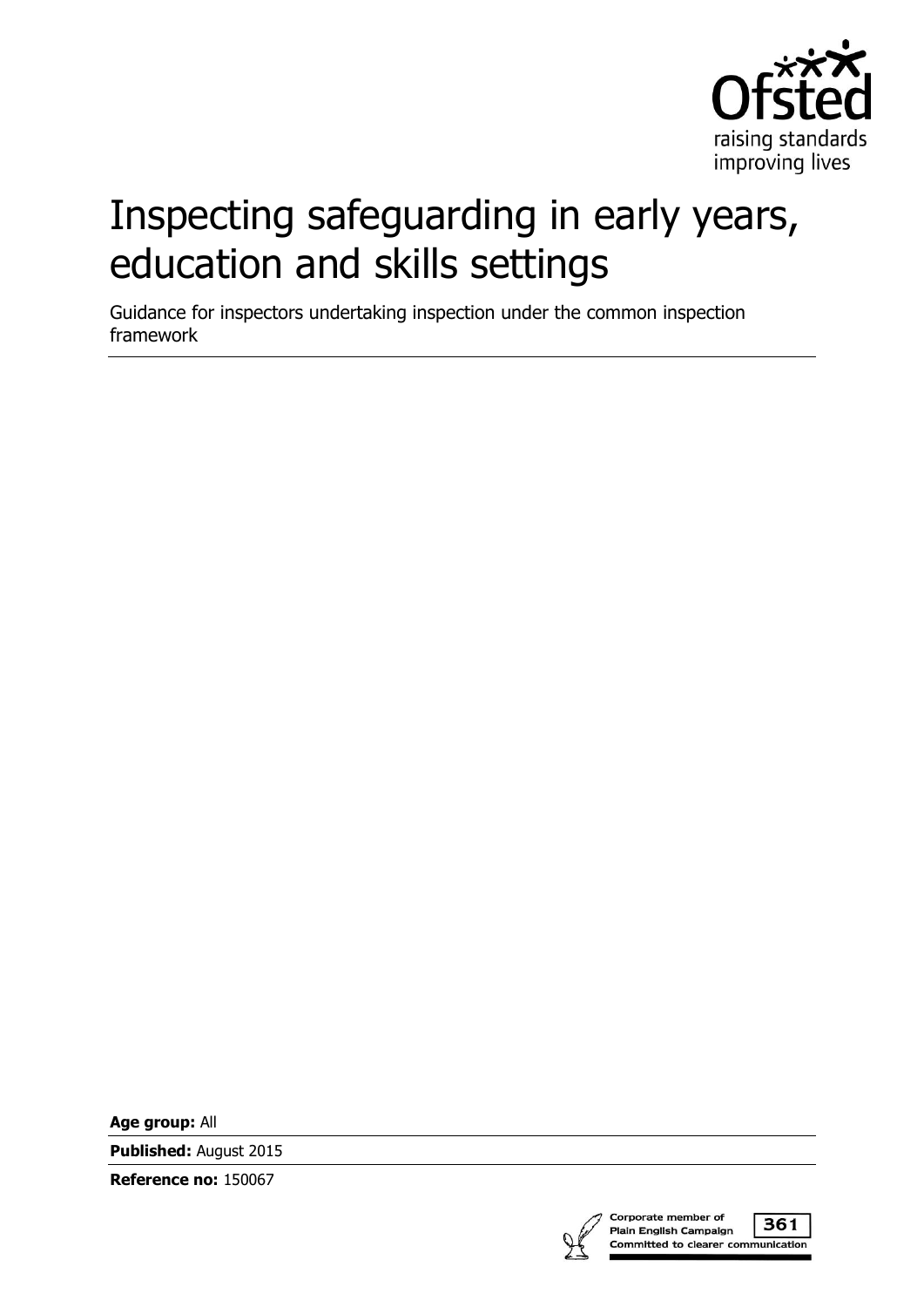The Office for Standards in Education, Children's Services and Skills (Ofsted) regulates and inspects to achieve excellence in the care of children and young people, and in education and skills for learners of all ages. It regulates and inspects childcare and children's social care, and inspects the Children and Family Court Advisory and Support Service (Cafcass), schools, colleges, initial teacher training, further education and skills, adult and community learning, and education and training in prisons and other secure establishments. It assesses council children's services, and inspects services for looked after children, safeguarding and child protection.

If you would like a copy of this document in a different format, such as large print or Braille, please telephone 0300 123 1231, or email enquiries@ofsted.gov.uk.

You may reuse this information (not including logos) free of charge in any format or medium, under the terms of the Open Government Licence. To view this licence, visit www.nationalarchives.gov.uk/doc/open-government-licence, write to the Information Policy Team, The National Archives, Kew, London TW9 4DU, or email: psi@nationalarchives.gsi.gov.uk.

This publication is available at www.gov.uk/government/organisations/ofsted.

Interested in our work? You can subscribe to our monthly newsletter for more information and updates: http://eepurl.com/iTrDn.

Piccadilly Gate Store Street Manchester M1 2WD

T: 0300 123 1231 Textphone: 0161 618 8524 E: enquiries@ofsted.gov.uk W: www.ofsted.gov.uk

No. 150067 © Crown copyright 2015

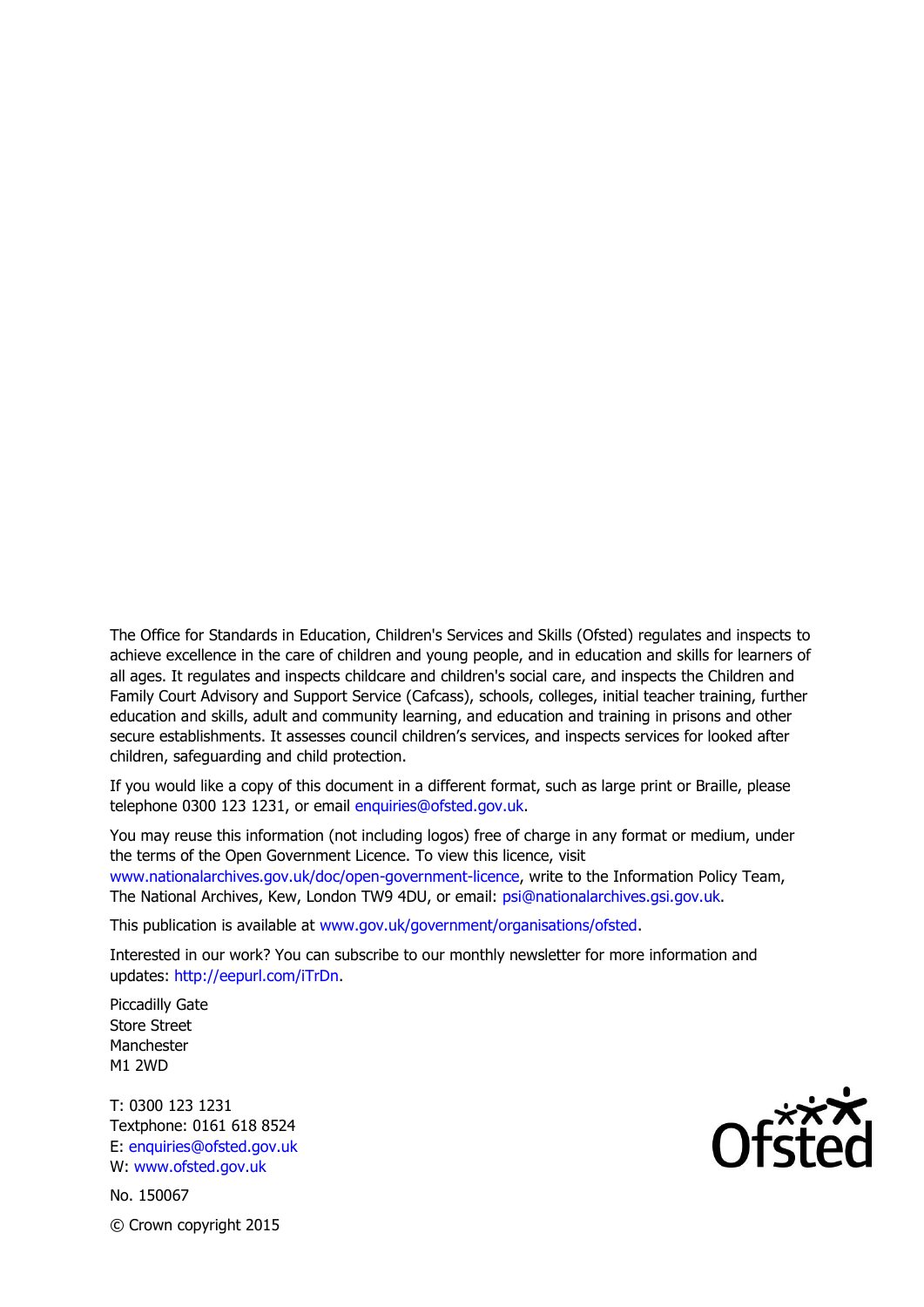# **Contents**

| <b>Introduction</b>                                                                                                                                                                                                                                                                     | 4                    |
|-----------------------------------------------------------------------------------------------------------------------------------------------------------------------------------------------------------------------------------------------------------------------------------------|----------------------|
| Safeguarding and inspectors' responsibilities                                                                                                                                                                                                                                           | 4                    |
| <b>Definition of safeguarding</b>                                                                                                                                                                                                                                                       | 5                    |
| The signs of successful safeguarding arrangements                                                                                                                                                                                                                                       | 7                    |
| Evidence to look for when inspecting safeguarding arrangements<br>Inspecting how effectively leaders and governors create a safeguarding culture in<br>the setting                                                                                                                      | 10<br>10             |
| Inspecting arrangements for staff recruitment and vetting<br>Inspecting the quality of safeguarding practice<br>Inspecting arrangements for handling serious incidents and allegations                                                                                                  | 12<br>13<br>14       |
| Arriving at judgements about safeguarding arrangements                                                                                                                                                                                                                                  | 14                   |
| Inspecting and reporting on safeguarding concerns<br>Reporting on evidence or allegations of child abuse, including serious incidents<br>Sentences to include in inspection reports when an investigation is in progress<br>Annex 1. Safeguarding requirements for leaders and managers | 15<br>16<br>17<br>19 |
| Annex 2. Disclosure and Barring Service checks, Secretary of State                                                                                                                                                                                                                      |                      |
| prohibition orders and pre-appointment checks                                                                                                                                                                                                                                           | 22                   |
| Annex 3. The single central record                                                                                                                                                                                                                                                      | 24                   |
| Annex 4. Safeguarding requirements in further education and skills                                                                                                                                                                                                                      |                      |
| providers that are not colleges                                                                                                                                                                                                                                                         | 26                   |
| Annex 5. Inspection and health and safety, particularly in further                                                                                                                                                                                                                      |                      |
| education and skills providers                                                                                                                                                                                                                                                          | 28                   |
| Annex 6. Assessment of risk in settingsthat children attend because                                                                                                                                                                                                                     |                      |
| individuals reside on the premises or have access to children and young                                                                                                                                                                                                                 |                      |
| people                                                                                                                                                                                                                                                                                  | 30                   |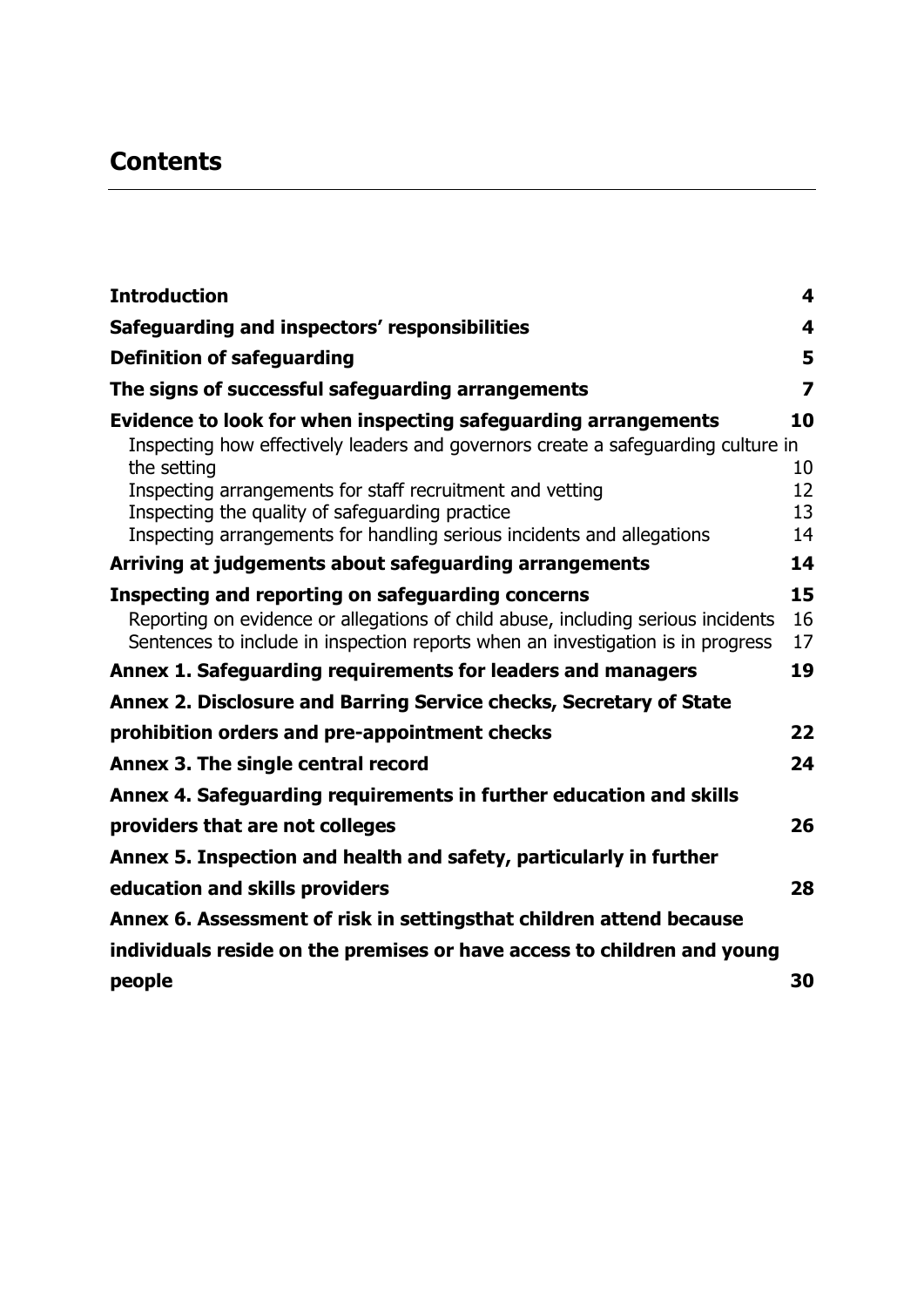

# <span id="page-3-0"></span>**Introduction**

1. This guidance sets out the key points inspectors need to consider when inspecting safeguarding in early years, education and skills settings. It needs to be read alongside the common inspection framework (the CIF) and the individual remit inspection handbooks. $<sup>1</sup>$ </sup>

# <span id="page-3-1"></span>**Safeguarding and inspectors' responsibilities**

- 2. Ofsted's aim is to ensure safe and secure provision for children and learners across all remits through effective inspection and regulation. Safeguarding the welfare of children and learners is part of Ofsted's core business for all staff, who are expected to be aware of their responsibilities in this regard. Inspectors must be familiar with the document 'Safeguarding children and young people and young vulnerable adults policy'.<sup>2</sup> All inspectors must be aware of what to do in the event of having concerns about the safeguarding and welfare of a child or learner or receiving allegations of a safeguarding nature.
- 3. Early years settings, schools and further education and skills providers should be safe environments where children, $3$  young people and vulnerable adults can learn and develop. Inspectors should consider how well leaders and managers in early years settings, schools or further education and skills providers have created a culture of vigilance where children's and learners' welfare is promoted and where timely and appropriate safeguarding action is taken for children or learners who need extra help or who may be suffering or likely to suffer significant harm.
- 4. Inspectors must evaluate how well early years settings, schools, colleges and other further education and skills providers<sup>4</sup> fulfil their statutory and other responsibilities and how well staff exercise their professional judgement in keeping children and learners safe.
- 5. It is **essential** that inspectors are familiar with the content of the following key documents.
	- $\blacksquare$  The Department for Education's (DfE) statutory guidance for schools<sup>5</sup> and colleges,<sup>6</sup> 'Keeping children safe in education', which sets out the

 $1$  Common inspection framework: education, skills and early years, Ofsted, August 2015; [www.gov.uk/government/publications/common-inspection-framework-education-skills-and-early](http://www.gov.uk/government/publications/common-inspection-framework-education-skills-and-early-years-from-september-2015)[years-from-september-2015.](http://www.gov.uk/government/publications/common-inspection-framework-education-skills-and-early-years-from-september-2015)

<sup>2</sup> Safeguarding children and young people and young vulnerable adults policy, Ofsted, 2015; [www.gov.uk/government/publications/ofsted-safeguarding-policy.](https://www.gov.uk/government/publications/ofsted-safeguarding-policy)

 $3$  'Children' includes everyone under the age of 18.

 $4$  Institutions in the further education sector (Section 91(3) of the Further and Higher Education Act 1992). For expectations on further education and skills providers that are not colleges, see Annex 4.  $<sup>5</sup>$  The guidance applies to all schools (whether maintained, non-maintained or independent), including</sup> academies, free schools, pupil referral units and maintained nursery schools.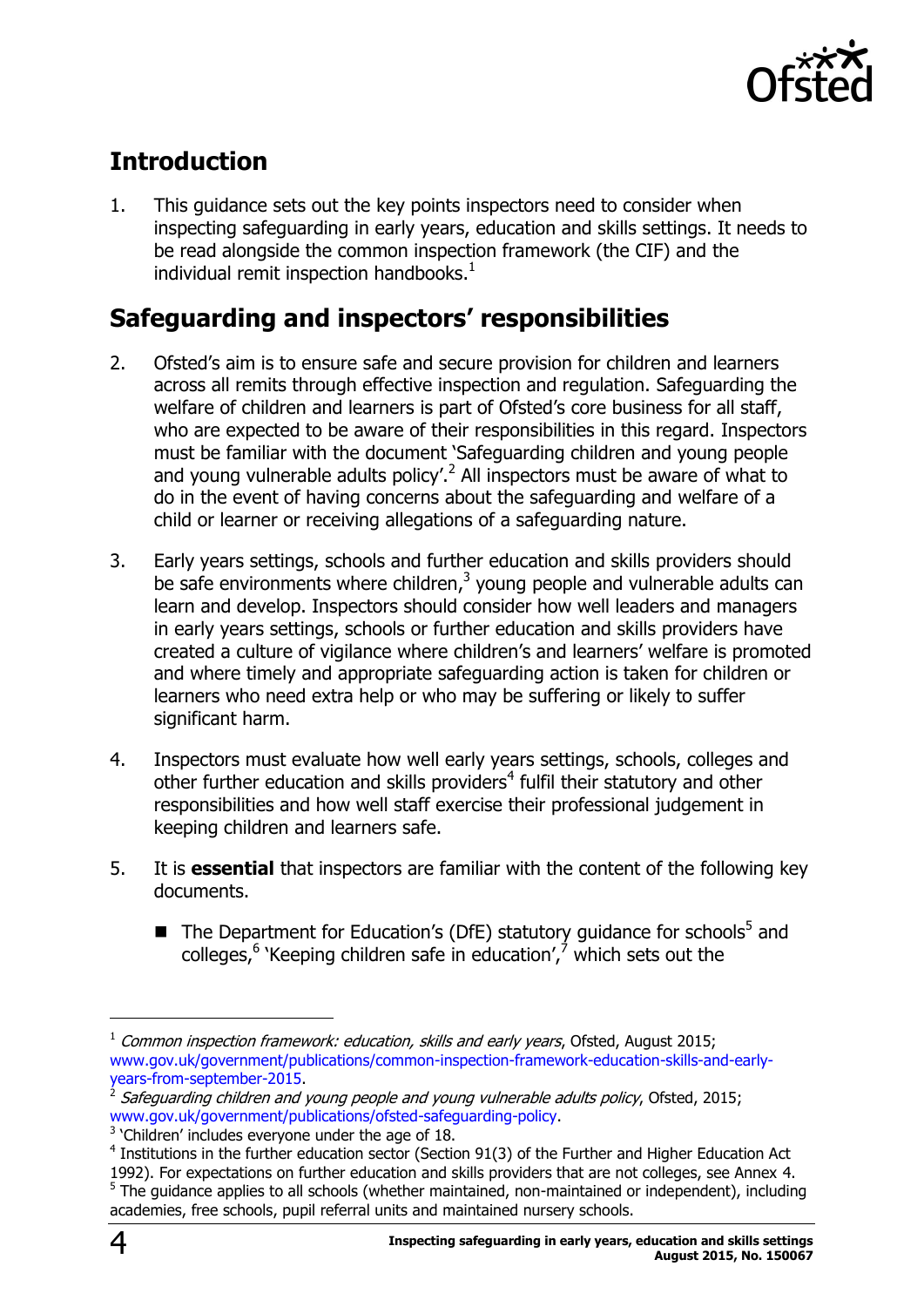

responsibilities placed on schools and colleges to safeguard and promote the welfare of children.

- $\blacksquare$  The statutory guidance 'Working together to safeguard children',  $\delta$  which applies to organisations and professionals who provide services to children. The guidance was updated in March 2015 to make clear that it applies in full to schools.
- 'Prevent duty guidance for England and Wales: guidance for specified authorities in England and Wales on the duty of schools and other providers in the Counter-Terrorism and Security Act 2015 to have due regard to the need to prevent people from being drawn into terrorism', HM Government, 2015.<sup>9</sup> Additional guidance on Prevent for further education and skills providers is available on the Education and Training Foundation's website.<sup>10</sup>
- 6. Inspectors of independent schools should be familiar with the content of:
	- $\blacksquare$  the Education (Independent School Standards) Regulations 2014.<sup>11</sup>
- 7. Inspectors of schools and early years provision should be familiar with the content of the following key documents:
	- 'Statutory framework for the early years foundation stage: setting the standards for learning, development and care for children from birth to five', DfE, 2014<sup>12</sup>
	- 'Disqualification under the Childcare Act 2006. Statutory guidance for local authorities, maintained schools, independent schools, academies and free schools', DfE,  $2015.<sup>13</sup>$

### <span id="page-4-0"></span>**Definition of safeguarding**

- 8. In relation to children and young people, safeguarding and promoting their welfare is defined in 'Working together to safeguard children' as:
	- protecting children from maltreatment
	- **P** preventing impairment of children's health or development
	- $\blacksquare$  ensuring that children are growing up in circumstances consistent with the provision of safe and effective care

-

 $6$  The guidance applies to further education colleges and sixth form colleges and relates to young people under the age of 18, but excludes 16 to 19 academies and free schools (which are required to comply with relevant safeguarding legislation by virtue of their funding agreement).

<sup>&</sup>lt;sup>7</sup> Keeping children safe in education, Department for Education, 2015;

[www.gov.uk/government/publications/keeping-children-safe-in-education--2.](http://www.gov.uk/government/publications/keeping-children-safe-in-education--2)

<sup>8</sup> [www.gov.uk/government/publications/working-together-to-safeguard-children--2.](http://www.gov.uk/government/publications/working-together-to-safeguard-children--2)

<sup>9</sup> [www.gov.uk/government/publications/prevent-duty-guidance.](http://www.gov.uk/government/publications/prevent-duty-guidance)

<sup>10</sup> [www.preventforfeandtraining.org.uk/.](http://www.preventforfeandtraining.org.uk/)

<sup>11</sup> [www.legislation.gov.uk/uksi/2014/3283/contents/made.](http://www.legislation.gov.uk/uksi/2014/3283/contents/made)

<sup>12</sup> [www.gov.uk/government/publications/early-years-foundation-stage-framework--2.](http://www.gov.uk/government/publications/early-years-foundation-stage-framework--2)

<sup>13</sup> [www.gov.uk/government/publications/disqualification-under-the-childcare-act-2006.](https://www.gov.uk/government/publications/disqualification-under-the-childcare-act-2006)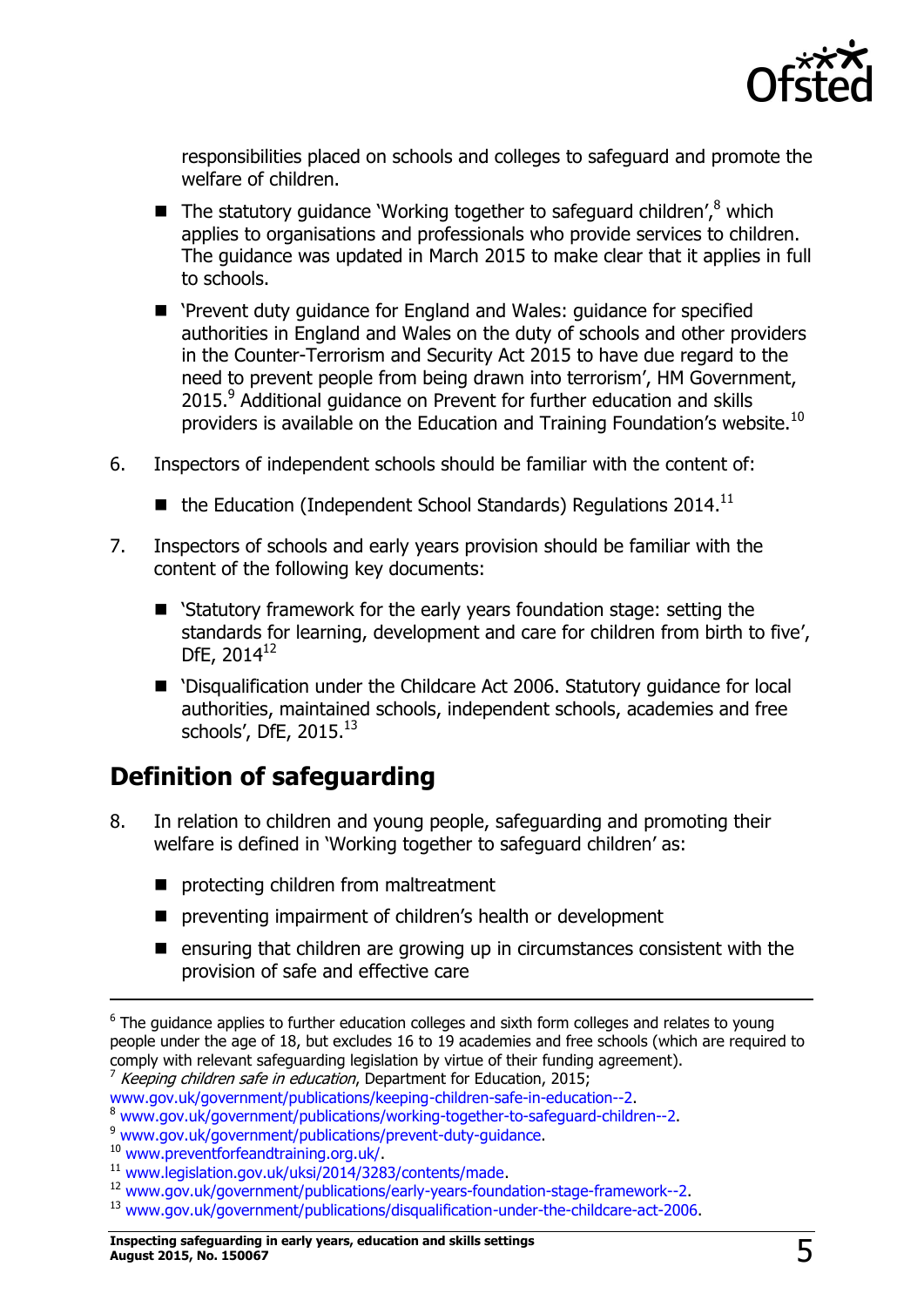

- $\blacksquare$  taking action to enable all children to have the best outcomes.
- 9. There is a different legislative and policy base for responding to adults' safeguarding needs. However, most of the principles and procedures that apply are the same as those for safeguarding children and young people.
- 10. Safeguarding action may be needed to protect children and learners from:
	- neglect
	- physical abuse
	- sexual abuse
	- $\blacksquare$  emotional abuse
	- bullying, including online bullying and prejudice-based bullying
	- racist, disability and homophobic or transphobic abuse
	- gender-based violence/violence against women and girls
	- radicalisation and/or extremist behaviour
	- child sexual exploitation and trafficking
	- $\blacksquare$  the impact of new technologies on sexual behaviour, for example sexting
	- $\blacksquare$  teenage relationship abuse
	- $\blacksquare$  substance misuse
	- $\blacksquare$  issues that may be specific to a local area or population, for example gang activity and youth violence
	- domestic violence
	- **F** female genital mutilation
	- **forced marriage**
	- fabricated or induced illness
	- poor parenting, particularly in relation to babies and young children
	- other issues not listed here but that pose a risk to children, young people and vulnerable adults.
- 11. Safeguarding is not just about protecting children, learners and vulnerable adults from deliberate harm, neglect and failure to act. It relates to broader aspects of care and education, including:
	- children's and learners' health and safety and well-being
	- $\blacksquare$  the use of reasonable force
	- $\blacksquare$  meeting the needs of children and learners with medical conditions
	- **providing first aid**
	- $\blacksquare$  educational visits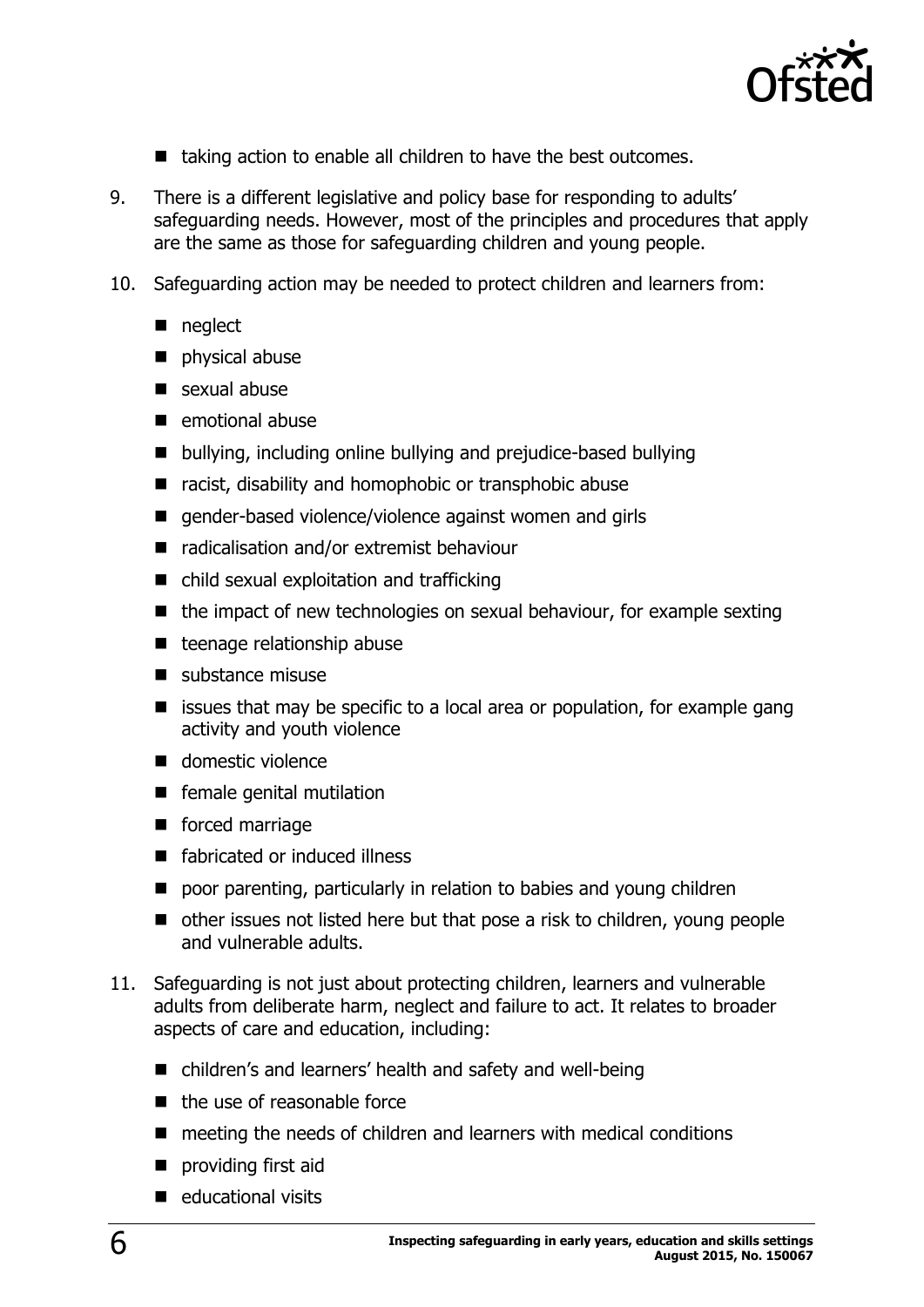

- intimate care and emotional well-being
- $\blacksquare$  online safety<sup>14</sup> and associated issues
- **E** appropriate arrangements to ensure children's and learners' security, taking into account the local context.

### <span id="page-6-0"></span>**The signs of successful safeguarding arrangements**

- 12. When inspecting safeguarding, inspectors will need to use their professional judgement about the extent to which arrangements in a setting are having a positive impact on the safety and welfare of children and learners. This list is intended to help inspectors arrive at those judgements.
- 13. In settings that have effective safeguarding arrangements, there will be evidence of the following:
	- Children and learners are protected and feel safe. Those who are able to communicate know how to complain and understand the process for doing so. There is a strong, robust and proactive response from adults working with children and learners that reduces the risk of harm or actual harm to them. Adults working with them know and understand the indicators that may suggest that a child, young person or vulnerable adult is suffering or is at risk of suffering abuse, neglect or harm<sup>15</sup> and they take the appropriate and necessary action in accordance with local procedures and statutory guidance.
	- Leaders and managers have put in place effective safeguarding and staff behaviour policies that are well understood by everyone in the setting.
	- Staff and other adults working within the setting are clear about procedures where they are concerned about the safety of a child or learner. There is a named and designated lead who is enabled to play an effective role in pursuing concerns and protecting children and learners.<sup>16</sup>
	- Children and learners can identify a trusted adult with whom they can communicate about any concerns. They report that adults listen to them and take their concerns seriously. Where children or learners have been or are at risk, the trusted adult has been instrumental in helping them to be safe in accordance with agreed local procedures. Children who are unable to share their concerns, for example babies and very young children, form strong attachments to those who care for them through the effective implementation of the key person system.

-

<sup>&</sup>lt;sup>14</sup> The term 'online safety' reflects a widening range of issues associated with technology and a user's access to content, contact with others and behavioural issues.

 $<sup>15</sup>$  This includes the risk of or actual sexual exploitation, radicalisation, running away, bullying,</sup> accidents, neglect and abuse.

 $16$  Keeping children safe in education, paragraphs 36 and 37, sets out who the designated safeguarding lead should be and what they should do; [www.gov.uk/government/publications/keeping](http://www.gov.uk/government/publications/keeping-children-safe-in-education--2)[children-safe-in-education--2.](http://www.gov.uk/government/publications/keeping-children-safe-in-education--2)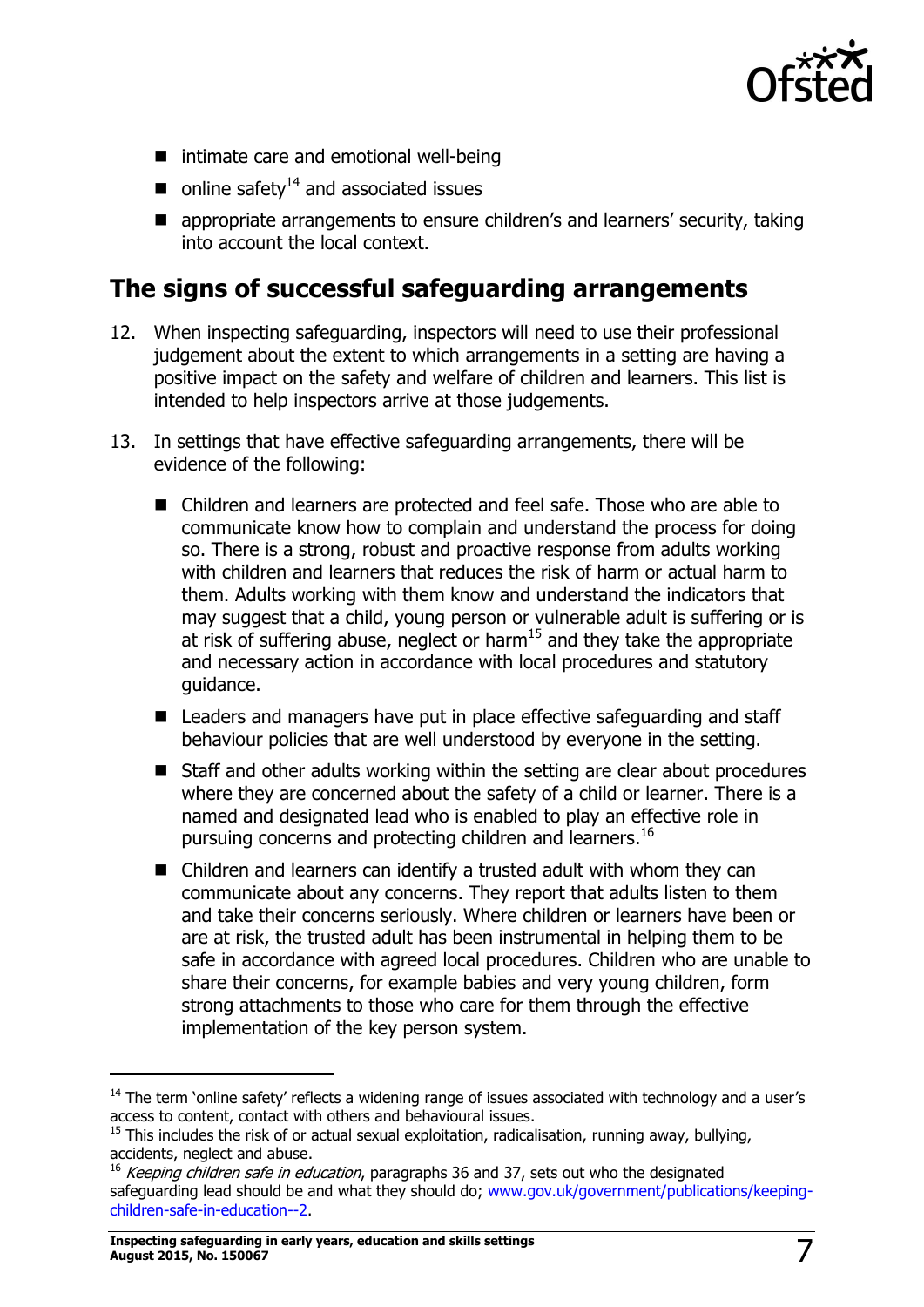

- Written records are made in a timely way and held securely where adults working with children or learners are concerned about their safety or welfare. Those records are shared appropriately and, where necessary, with consent.
- Any child protection and/or safeguarding concerns are shared immediately with the relevant local authority. Where the concern is about suspected harm or risk of harm to a child, the referral should be made to the local authority for the area where the child lives. Where the concern is an allegation about a member of staff in a setting, or another type of safeguarding issue affecting children and young people in a setting, the matter should be referred to the local authority in which the setting is located.
- A record of that referral is retained and there is evidence that any agreed action following the referral has been taken promptly to protect the child or learner from further harm. There is evidence, where applicable, that staff have an understanding of when to make referrals when there are issues concerning sexual exploitation, radicalisation and/or extremism or that they have sought additional advice and support. Children and learners are supported, protected and informed appropriately about the action the adult is taking to share their concerns. Parents are made aware of concerns and their consent is sought in accordance with local procedures unless doing so would increase the risk of or actual harm to a child.
- There is a written plan in place that has clear and agreed procedures to protect a child. For children who are the subject of a child in need plan or child protection plan or who are looked after, the plan identifies the help that the child should receive and the action to be taken if a professional working with the child has further concerns or information to report.
- Children who go missing from the setting they attend receive wellcoordinated responses that reduce the harm or risk of harm to them. Risks are well understood and their impact is minimised. Staff are aware of, and implement in full, local procedures for children who are missing from home and/or from education. Local procedures for notifying the local authority and parents are available, understood and followed. Comprehensive records are held and shared between the relevant agencies to help and protect children. In relation to early years settings, providers are aware of and implement the requirements of the 'Statutory framework for the Early Years Foundation Stage' when children go missing while in the care of the provider. $^{17}$
- Any risks associated with children and learners offending, misusing drugs or alcohol, self-harming, going missing, being vulnerable to radicalisation or being sexually exploited are known by the adults who care for them and shared with the local authority children's social care service or other relevant

 $\overline{a}$ 

 $17$  Statutory framework for the early years foundation stage (from 1 September 2014), Department for Education, updated July 2014; [www.gov.uk/government/publications/early-years-foundation-stage](http://www.gov.uk/government/publications/early-years-foundation-stage-framework--2)[framework--2.](http://www.gov.uk/government/publications/early-years-foundation-stage-framework--2)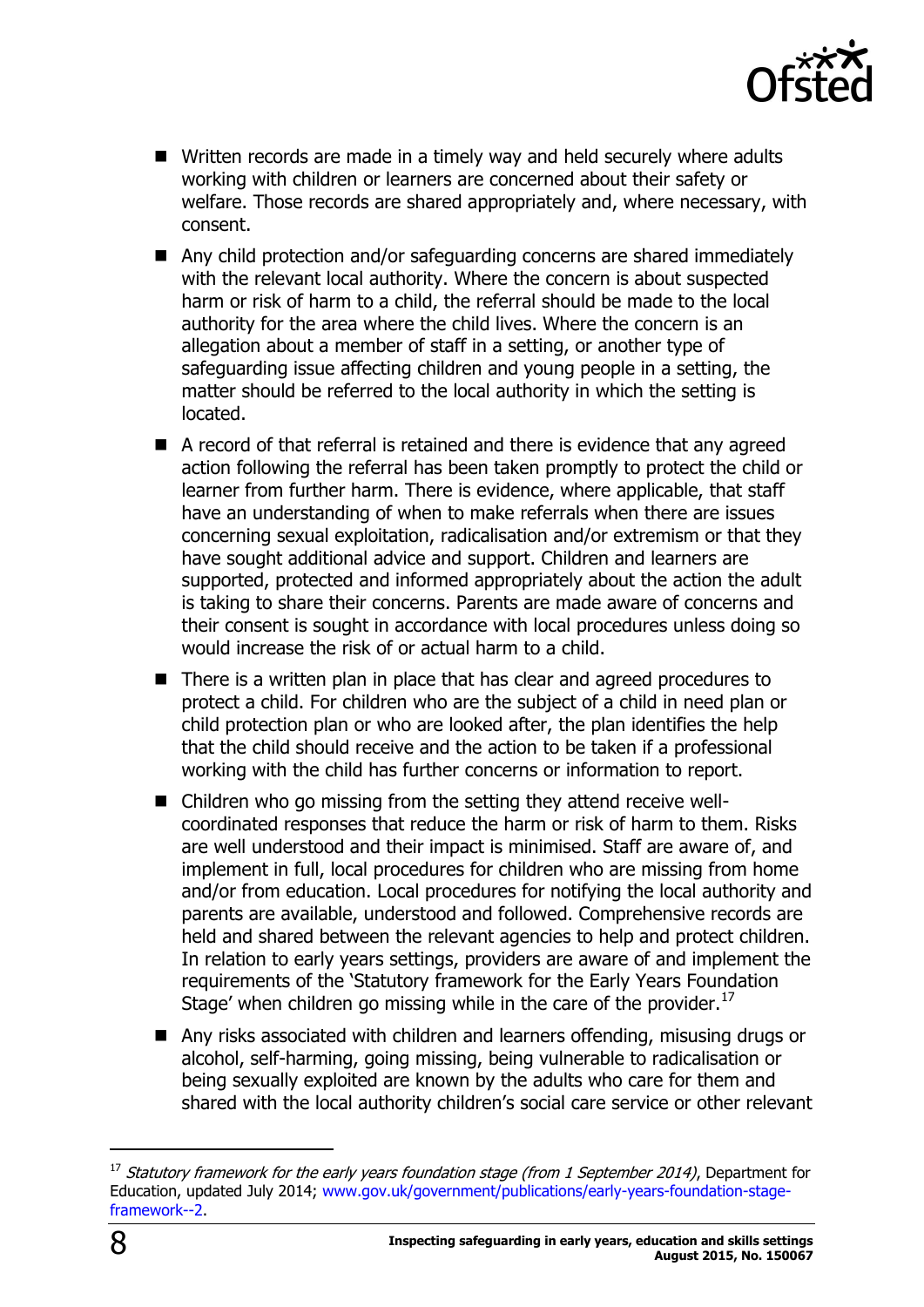

agency. There are plans and help in place that are reducing the risk of harm or actual harm and there is evidence that the impact of these risks is being minimised. These risks are kept under regular review and there is regular and effective liaison with other agencies where appropriate.

- Children and learners are protected and helped to keep themselves safe from bullying, homophobic behaviour, racism, sexism and other forms of discrimination. Any discriminatory behaviours are challenged and help and support are given to children about how to treat others with respect.
- Adults understand the risks posed by adults or learners who use technology, including the internet, to bully, groom, radicalise or abuse children or learners. They have well-developed strategies in place to keep children and learners safe and to support them to develop their own understanding of these risks and in learning how to keep themselves and others safe. Leaders oversee the safe use of technology when children and learners are in their care and take action immediately if they are concerned about bullying or children's well-being. Leaders of early years settings implement the required policies with regard to the safe use of mobile phones and cameras in settings.
- Leaders and staff make clear risk assessments and respond consistently to protect young babies, children and learners while enabling them to take age-appropriate and reasonable risks as part of their growth and development.
- Children and learners feel secure and, where they may present risky behaviours, they experience positive support from all staff. Babies and young children demonstrate their emotional security through the attachments they form with those who look after them and through their physical and emotional well-being. Staff respond with clear boundaries about what is safe and acceptable and they seek to understand the triggers for children's and learners' behaviour. They develop effective responses as a team and review those responses to assess their impact, taking into account the views and experiences of the child or learner.
- **Positive behaviour is promoted consistently. Staff use effective de-escalation** techniques and creative alternative strategies that are specific to the individual needs of children and learners. Reasonable force, including restraint,  $18$  is only used in strict accordance with the legislative framework to protect the child and learner and those around them. All incidents are reviewed, recorded and monitored and the views of the child or learner are sought and understood. Monitoring of the management of behaviour is effective and the use of any restraint significantly reduces or ceases over time.
- Staff and volunteers working with children and learners are carefully selected and vetted according to statutory requirements. There is

 $18$  Use of reasonable force in schools, Department for Education, July 2013; [www.gov.uk/government/publications/use-of-reasonable-force-in-schools.](http://www.gov.uk/government/publications/use-of-reasonable-force-in-schools)

**Inspecting safeguarding in early years, education and skills settings August 2015, No. 150067** 9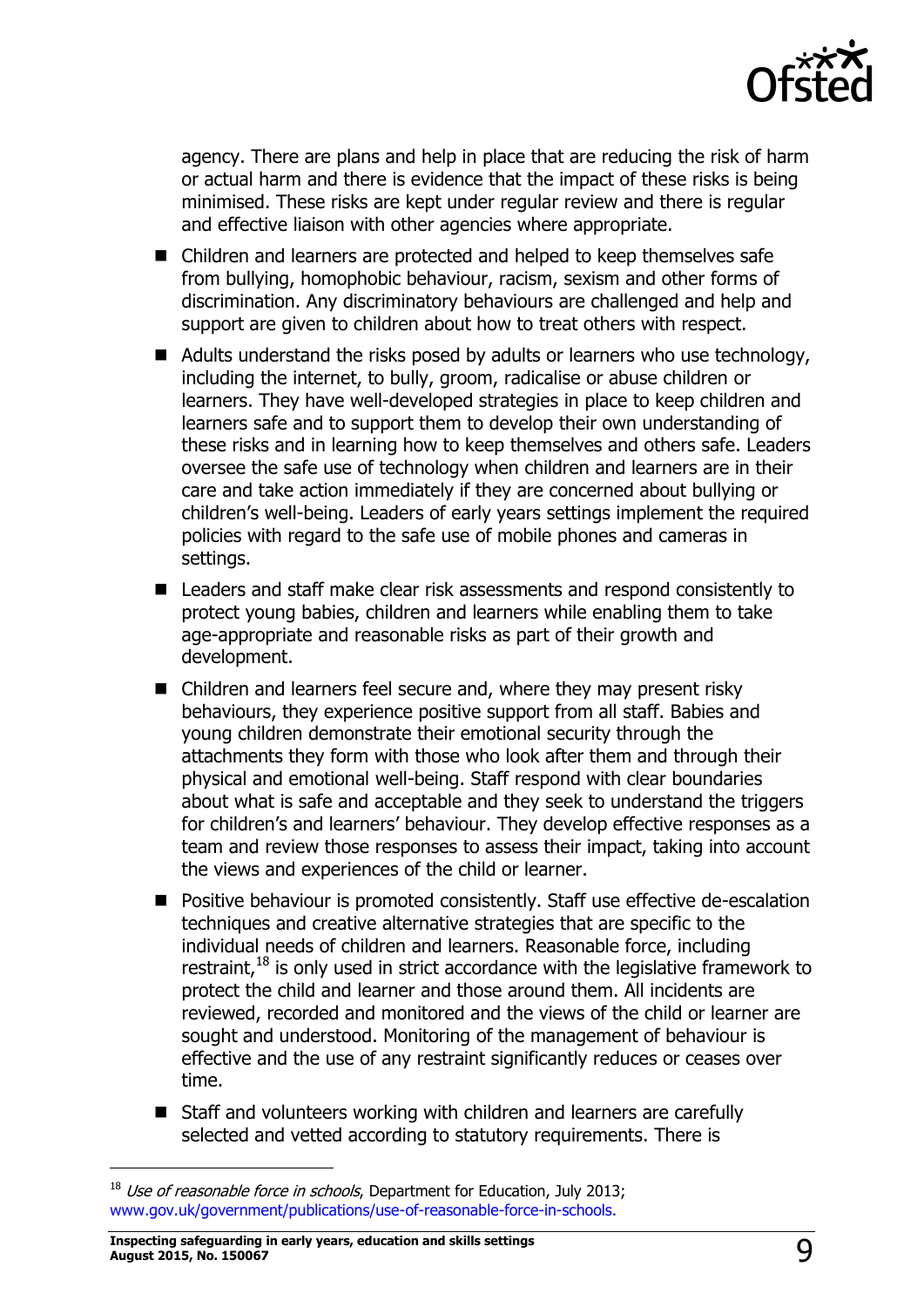

monitoring to prevent unsuitable people from being recruited and having the opportunity to harm children or learners or place them at risk.

- There are clear and effective arrangements for staff development and training in respect of the protection and care of children and learners. Staff and other adults receive regular supervision and support if they are working directly and regularly with children and learners whose safety and welfare are at risk.
- The physical environment for babies, children and learners is safe and secure and protects them from harm or the risk of harm.
- All staff and carers have a copy of and understand the written procedures for managing allegations of harm to a child or learner. They know how to make a complaint and understand policies on whistleblowing and how to manage other concerns about the practice of adults in respect of the safety and protection of children and learners.

### <span id="page-9-0"></span>**Evidence to look for when inspecting safeguarding arrangements**

- 14. This section provides guidance on the evidence inspectors should look for when reviewing safeguarding arrangements in a setting. The guidance is not exhaustive and should be read in conjunction with the relevant inspection handbook.
- 15. Inspectors should look for evidence of five main aspects of the setting's safeguarding arrangements:
	- $\blacksquare$  the extent to which leaders, governors and managers create a positive culture and ethos where safeguarding is an important part of everyday life in the setting, backed up by training at every level
	- $\blacksquare$  the application and effectiveness of safeguarding policies and safe recruitment and vetting processes
	- $\blacksquare$  the quality of safeguarding practice, including evidence that staff are aware of the signs that children or learners may be at risk of harm either within the setting or in the family or wider community outside the setting
	- $\blacksquare$  the timeliness of response to any safeguarding concerns that are raised
	- $\blacksquare$  the quality of work to support multi-agency plans around the child or learner.

#### <span id="page-9-1"></span>**Inspecting how effectively leaders and governors create a safeguarding culture in the setting**

16. Inspectors should consider how well leaders and managers in early years settings, schools and further education and skills providers have created a culture of vigilance where children's and learners' welfare is promoted and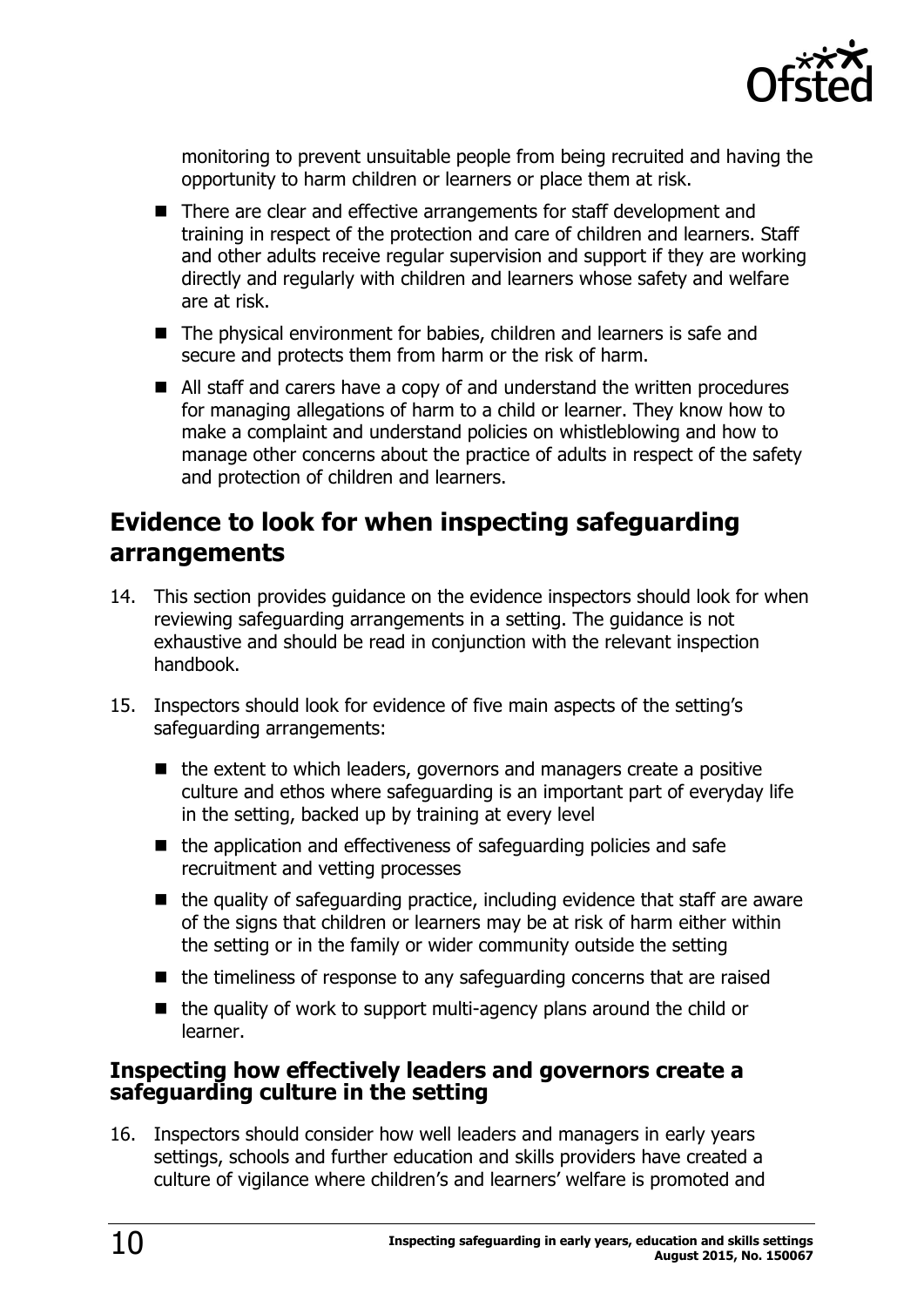

timely and appropriate safeguarding action is taken for children or learners who need extra help or who may be suffering or likely to suffer significant harm.

- 17. Inspectors should evaluate how well early years settings, schools and colleges fulfil their statutory responsibilities and how well staff exercise their professional judgement in keeping children and learners safe.
- 18. Inspectors will want to consider evidence that:
	- $\blacksquare$  leaders, governors and supervisory bodies (where appropriate) fulfil legislative requirements, such as those for disability, safeguarding, and health and safety
	- safeguarding policies and procedures are in place and regularly reviewed to keep all children and learners safe
	- children and learners feel safe
	- staff, leaders, governors and supervisory bodies (where appropriate) and volunteers receive appropriate training on safeguarding that is updated regularly and know their responsibilities with respect to the protection of children, young people and vulnerable adults
	- staff are supported to have a good awareness of the signs that a child or learner is being neglected or abused, as described in 'What to do if you're worried a child is being abused<sup>'19</sup>
	- $\blacksquare$  there is a designated senior member of staff in charge of safeguarding arrangements who has been trained to the appropriate level and understands their responsibilities with respect to the protection of children, young people and vulnerable adults and the safeguarding of all learners; for designated members of staff in schools and colleges this training should take place every two years $^{20}$
	- $\blacksquare$  the setting identifies children or learners who may be at risk
	- the setting has clear policies and procedures for dealing with children and learners who go missing from education, particularly those who go missing on repeat occasions. Leaders, managers and staff are alert to signs that children and learners who are missing might be at risk of abuse or neglect
	- **E** appropriate action is taken when children and learners stop attending the setting; for schools, this includes informing the local authority when a pupil is going to be deleted from the register
	- action is taken to raise awareness of children and learners in relation to a range of safeguarding matters, including domestic abuse or sexual exploitation

 $19$  What to do if you're worried a child is being abused: advice for practitioners, Department for Education, March 2015; [www.gov.uk/government/publications/what-to-do-if-youre-worried-a-child-is](http://www.gov.uk/government/publications/what-to-do-if-youre-worried-a-child-is-being-abused--2)[being-abused--2.](http://www.gov.uk/government/publications/what-to-do-if-youre-worried-a-child-is-being-abused--2)

 $\frac{20}{20}$  Keeping children safe in education, paragraphs 36 and 37; [www.gov.uk/government/publications/keeping-children-safe-in-education--2.](http://www.gov.uk/government/publications/keeping-children-safe-in-education--2)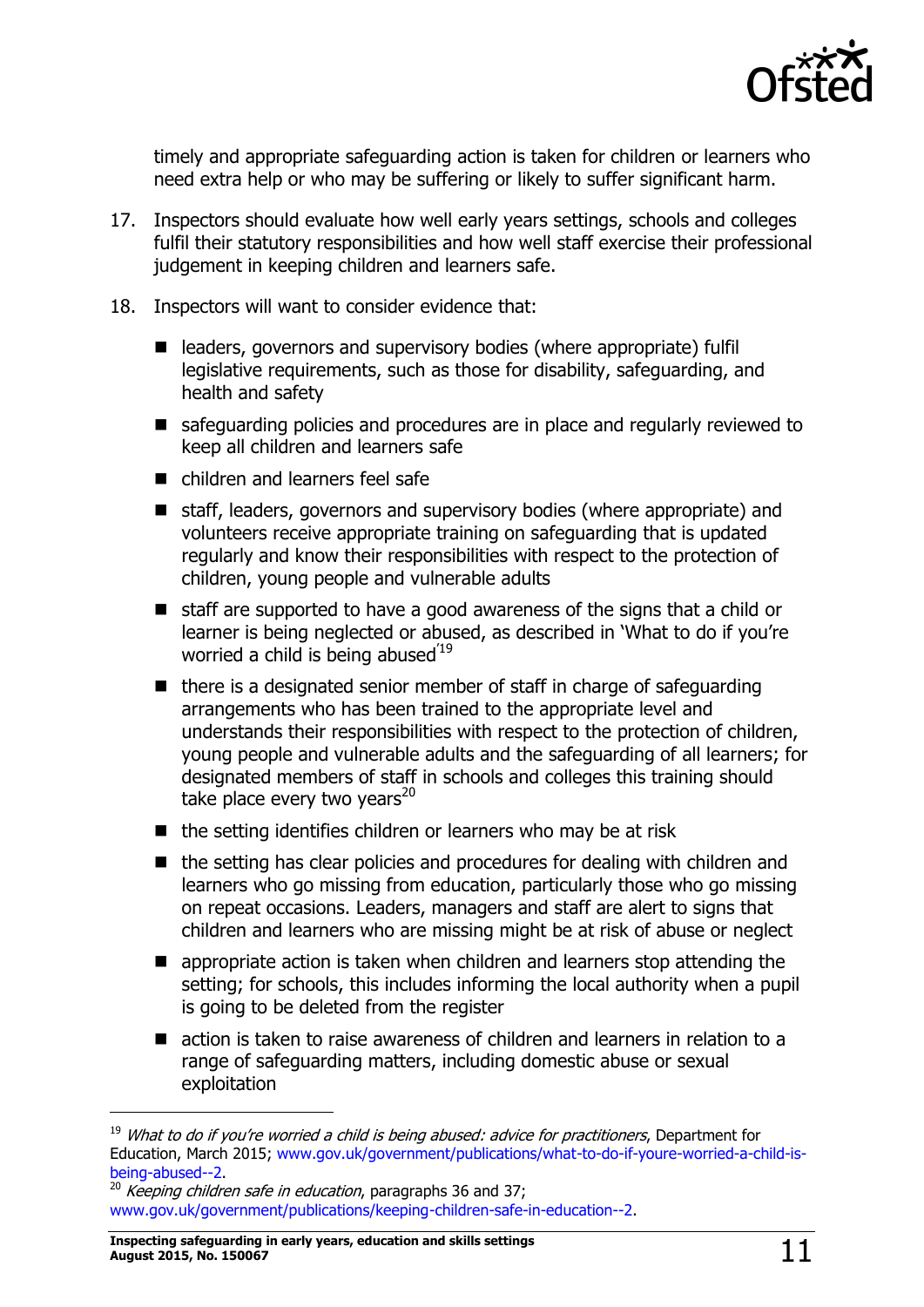

- $\blacksquare$  there is a clear approach to implementing the Prevent duty and keeping children and learners safe from the dangers of radicalisation and extremism
- the setting takes effective action to prevent and tackle discriminatory and derogatory language – this includes language that is derogatory about disabled people and homophobic and racist language
- children and learners are able to understand, respond to and calculate risk effectively, for example risks associated with child sexual exploitation, domestic violence, female genital mutilation, forced marriage, substance misuse, gang activity, radicalisation and extremism, $^{21}$  and are aware of the support available to them
- staff, leaders and managers understand the risks posed by adults or young people who use the internet to bully, groom or abuse children, young people and vulnerable adults; there are well-developed strategies in place to keep learners safe and to support them in learning how to keep themselves safe
- staff, leaders and managers oversee the safe use of electronic and social media by staff and learners and take action immediately if they are concerned about bullying or risky behaviours
- **E** appropriate arrangements are made with regards to health and safety to protect staff and learners from harm
- $\blacksquare$  the setting's premises provide a safe learning environment with secure access.

### <span id="page-11-0"></span>**Inspecting arrangements for staff recruitment and vetting**

- 19. Ofsted expects early years settings, schools and further education and skills providers to be able to demonstrate that they meet all regulations and duties for the purposes of the safeguarding judgement under leadership and management in the inspection handbook for the appropriate remit.
- 20. Inspectors should check the single central record early in the inspection in the expectation that it will be complete and meet statutory requirements. $^{22}$  During early years inspections, inspectors will check that the provider is able to produce evidence of suitability of relevant staff and adults.
- 21. Inspectors should also check the setting's policy and procedures for ensuring that visitors to the school are suitable and checked and monitored as appropriate, for example external speakers at school assemblies.
- 22. If there is a **minor** administrative error on a single central record, such as the absence of a date on the record, and this can be easily rectified **before** the final team meeting, the school or college will be given the chance to resolve the

 $21$  This also includes risks associated with e-safety, substance misuse, knives and gangs, relationships (including sexual relationships), water, fire, roads and railways.

 $^{22}$  In the case of further education and skills providers, the requirement to have a single central record applies only to colleges (see footnote 4 and annex 4).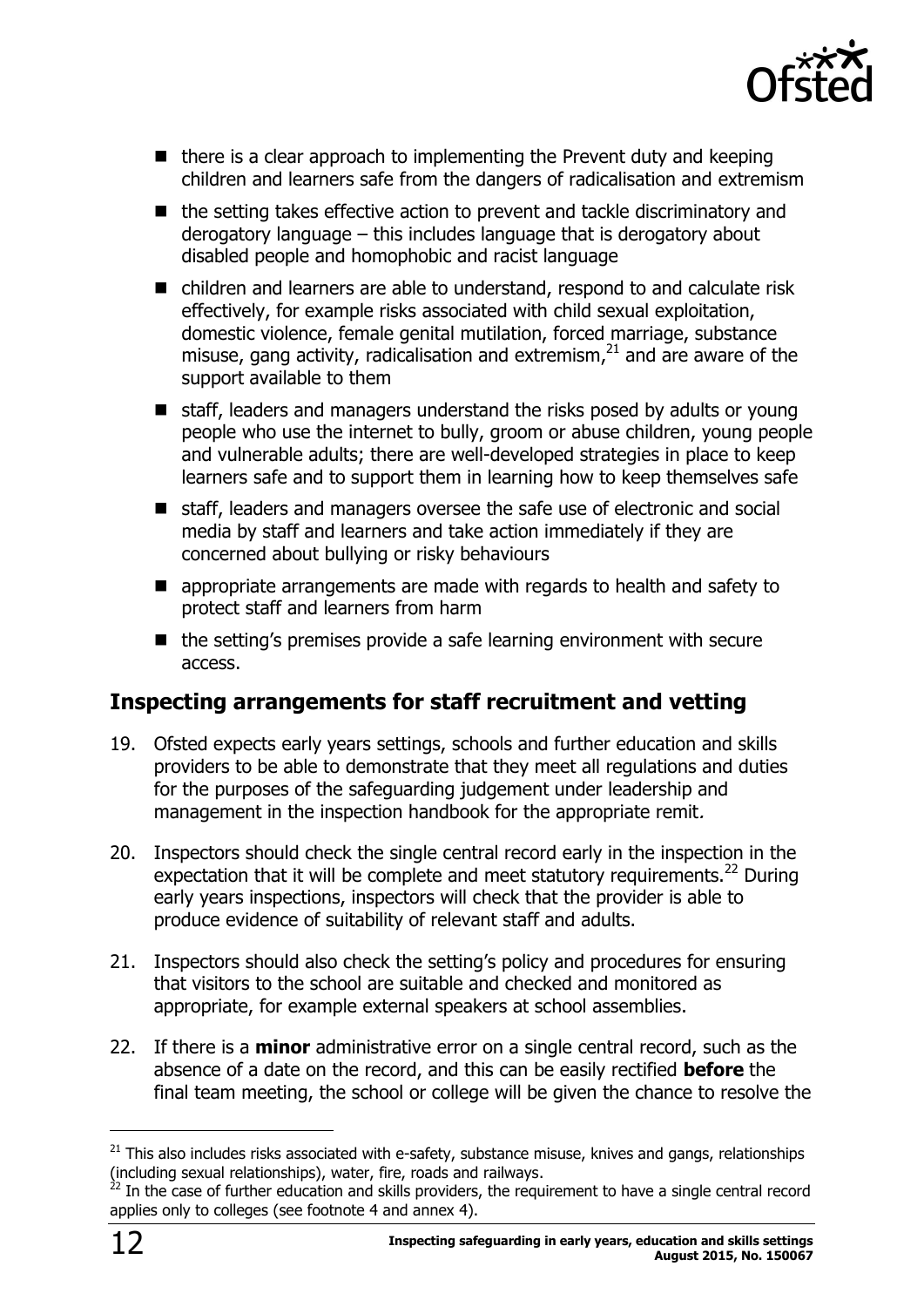

issue. Registered early years providers are expected to make all records available at inspection. If evidence of suitability is not kept on-site, inspectors can accept this evidence later during the inspection as long as it is provided before final feedback is given.

- 23. Ofsted has established a definition for 'administrative errors' in relation to the single central record (see below). No allowance will be made, for example, for breaches to the requirements for the Disclosure and Barring Scheme (DBS) disclosures.
- 24. Administrative errors may be defined as follows:
	- failure to record one or two dates
	- $\blacksquare$  individual entries that are illegible
	- $\blacksquare$  one or two omissions where it is clear that the information is already held by the school or college but the school or college has failed to transfer over the information in full to the single central record.
- 25. For specified early or later years childcare, inspectors are **not** expected to make enquiries as to whether any member of staff is disqualified. However, inspectors should ascertain that the provider or school knows their legal obligations and has effective systems in place to find out information about whether a person may be disqualified.
- 26. To employ a disqualified person knowingly constitutes an offence. Should an inspector become aware that a member of staff is or may be disqualified and has not been granted a waiver, the matter must be considered when making the judgement on the effectiveness of safeguarding.
- 27. Where an early years setting, school or college has recruited volunteers who are not checked, inspectors should explore with senior leaders and governors how the registered provider or school has reached this decision – for example how it has assessed the level of supervision provided. In the case of trainee teachers and students on placement, if they are employed by the setting, school or college, then they should be subject to the same checks under regulations as other members of staff. Where trainee teachers are fee-funded, the school or setting should obtain details of the checks undertaken by the training provider. The training provider must be open about any information it holds on its students and share it appropriately before the student begins any placement.

### <span id="page-12-0"></span>**Inspecting the quality of safeguarding practice**

28. Inspectors should look for evidence that the early years setting, school or college is implementing its safeguarding policy and processes effectively and keeping them under review. As well as ensuring that children and learners are safeguarded while on the premises, the setting should be proactive about anticipating and managing risks that children and learners face in the wider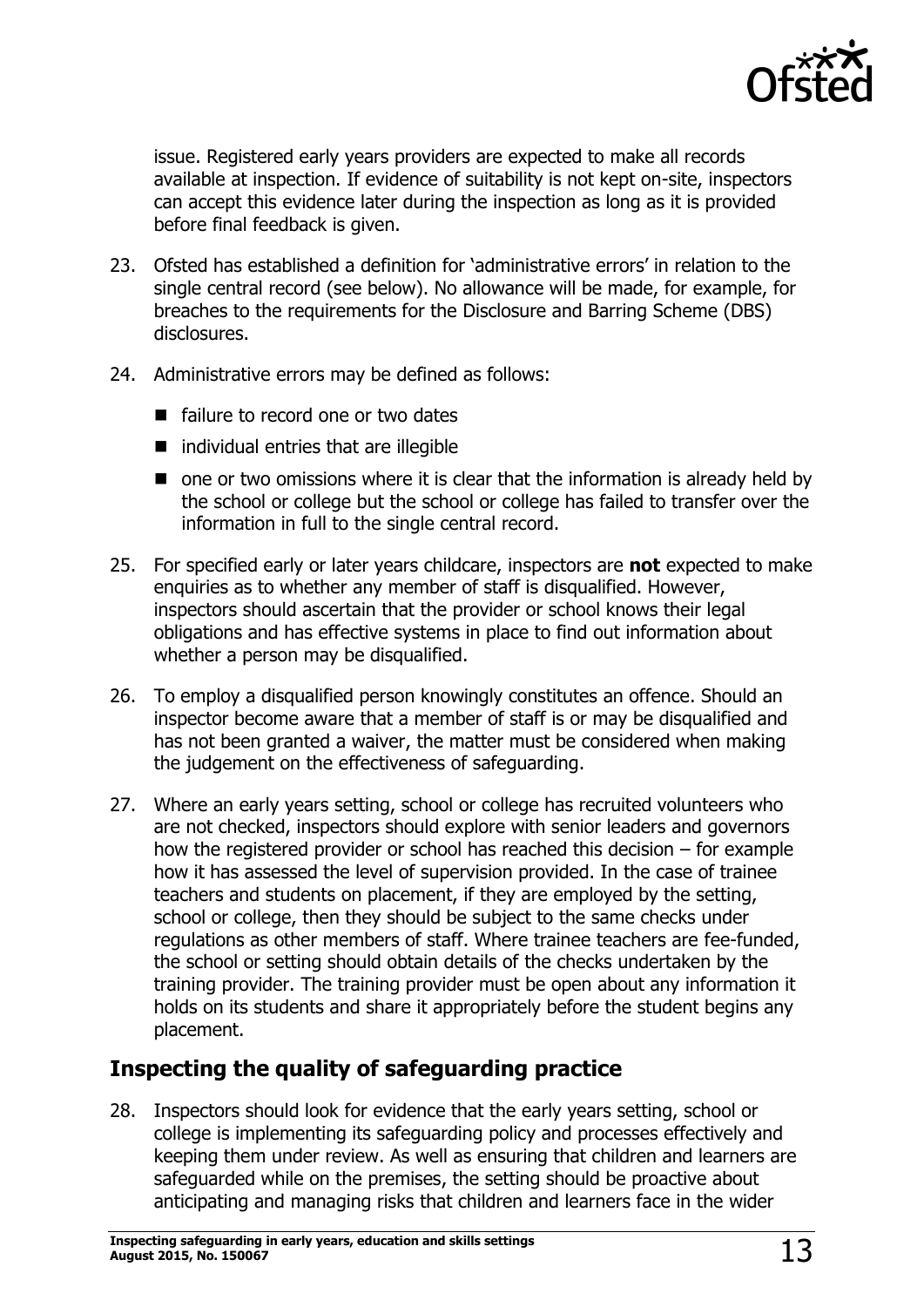

community. The setting should adhere to any locally agreed arrangements for safeguarding children.

29. Where a child is currently receiving services or support from children's social care services and is subject to a multi-agency plan, inspectors should explore the role, actions and participation of the early years setting, school or further education and skills provider in working in partnership with external agencies regarding any concerns.

#### <span id="page-13-0"></span>**Inspecting arrangements for handling serious incidents and allegations**

30. On all inspections, the lead inspector **must** check whether there have been any safeguarding incidents or allegations since the last inspection that have either been resolved or that are ongoing. The purpose of this is to establish whether there is any information that could impact on the judgement of the effectiveness of safeguarding or any other aspect of the inspection that needs to be included in the report. Of particular relevance are the questions as to:

> (a) whether the early years setting, school or further education and skills provider has responded in a timely and appropriate way to concerns or allegations

(b) how effectively the early years setting, school or further education and skills provider has worked in partnership with external agencies regarding any concerns. This should be done early in the inspection, if possible.

### <span id="page-13-1"></span>**Arriving at judgements about safeguarding arrangements**

- 31. The impact of safeguarding arrangements will be tested under the CIF judgement on the quality of leadership and management and also its impact on the personal development, behaviour and welfare of children and learners. Inspectors will arrive at a judgement about whether the early years setting, school or further education and skills provider has effective safeguarding arrangements or not. This judgement will contribute towards the overall judgement on the effectiveness of leadership and management.
- 32. Judgements must not be made solely based on what is seen during the inspection. Inspectors must take into account a range of evidence to evaluate the effectiveness of safeguarding arrangements over an extended period.
- 33. Inspectors will also consider the extent to which leaders, managers and governors ensure that arrangements to protect children and learners meet statutory requirements, promote their welfare and prevent radicalisation and extremism. The evidence for this will contribute to the inspectors' evaluation of the effectiveness of safeguarding. Evidence gathered in relation to attendance, behaviour – for example bullying – and how well children and learners understand how to keep themselves safe may also contribute, to a greater or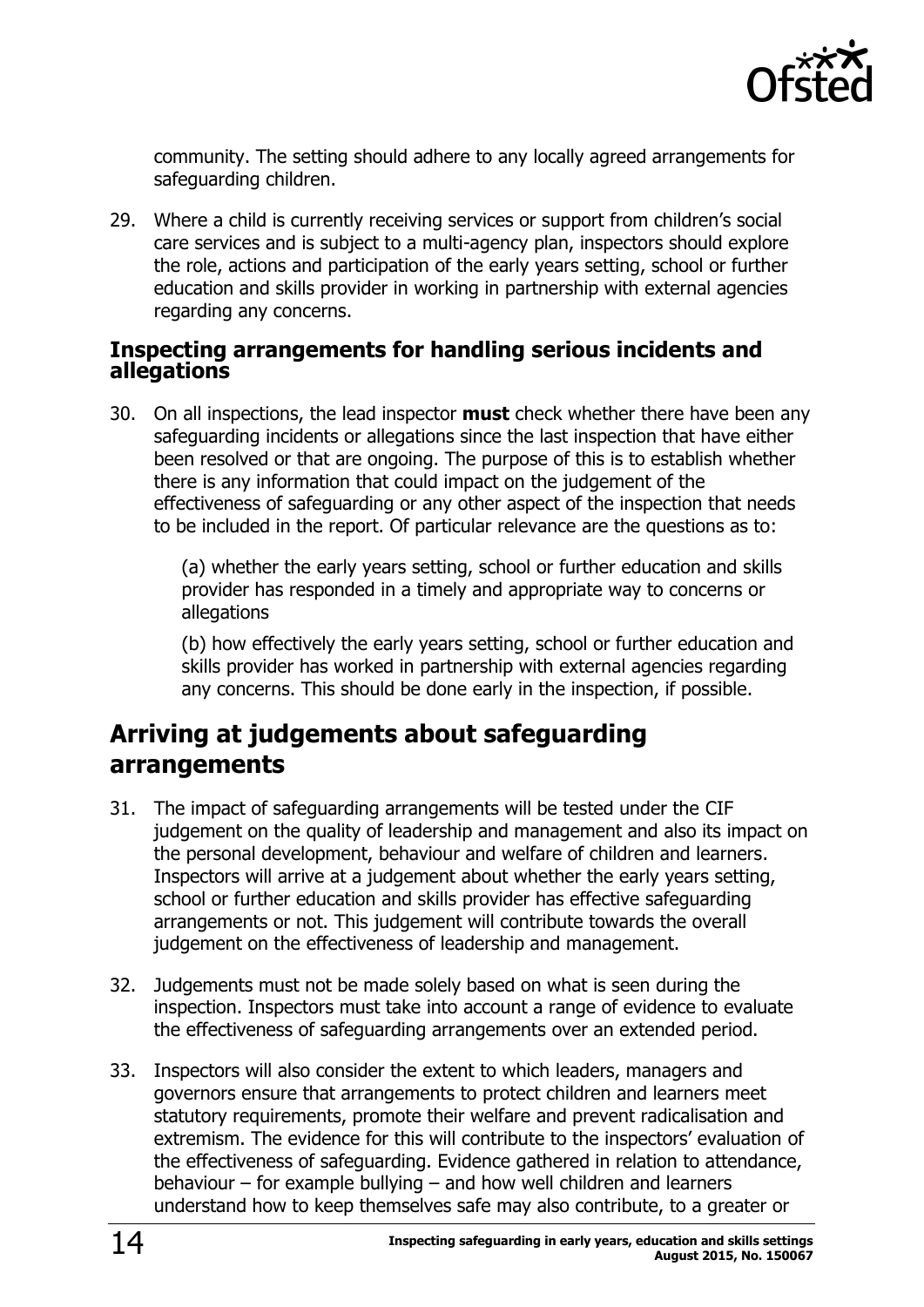

lesser degree, to this judgement. Staff in settings need to be particularly sensitive to signs that may indicate possible safeguarding concerns. These could include, for example, poor or irregular attendance, persistent lateness, children missing from education, forced marriage or female genital mutilation.

- 34. Inspectors will make a judgement on the personal development, behaviour and welfare of children and learners by evaluating, where applicable, the extent to which the provision is successfully promoting and supporting children's and learners' safety. In order to make this judgement, inspectors will consider, among other things, children's and learners' understanding of how to keep themselves safe from relevant risks such as exploitation and extremism, including when using the internet and social media. Inspectors should include online safety in their discussions with pupils and learners (covering topics such as online bullying and safe use of the internet and social media). Inspectors should investigate what the school or further education and skills provider does to educate pupils in online safety and how the provider or school deals with issues when they arise.
- 35. In relation to early years, inspectors should consider how staff promote young children's understanding of how to keep themselves safe from relevant risks and how this is monitored across the provision.
- 36. When judging the effectiveness of safeguarding procedures in independent school inspections, inspectors must take into account whether or not the school meets all the paragraphs in part 2 (spiritual, moral, social and cultural development of pupils), part 3 (welfare, health and safety of pupils), part 4 (suitability of staff, supply staff and proprietors) and part 5 (premises of and accommodation at schools) of the independent school standards.<sup>23</sup>

### <span id="page-14-0"></span>**Inspecting and reporting on safeguarding concerns**

- 37. Safeguarding concerns may arise during an inspection or may be brought to the attention of an inspector or Ofsted about an early years setting, school or further education and skills provider being inspected. Particular concerns may include the following:
	- delay or negligence in passing on concerns about a child or learner at risk of or suffering significant harm to the relevant agencies
	- circumstances where a member of staff is suspended and there is currently a safeguarding investigation taking place
	- failure to follow statutory requirements or locally agreed procedures for dealing with allegations against staff

 $\overline{a}$ 

 $23$  The Education (Independent School Standards) Regulations 2014; [www.legislation.gov.uk/uksi/2014/3283/contents/made.](http://www.legislation.gov.uk/uksi/2014/3283/contents/made)

**Inspecting safeguarding in early years, education and skills settings August 2015, No. 150067** 15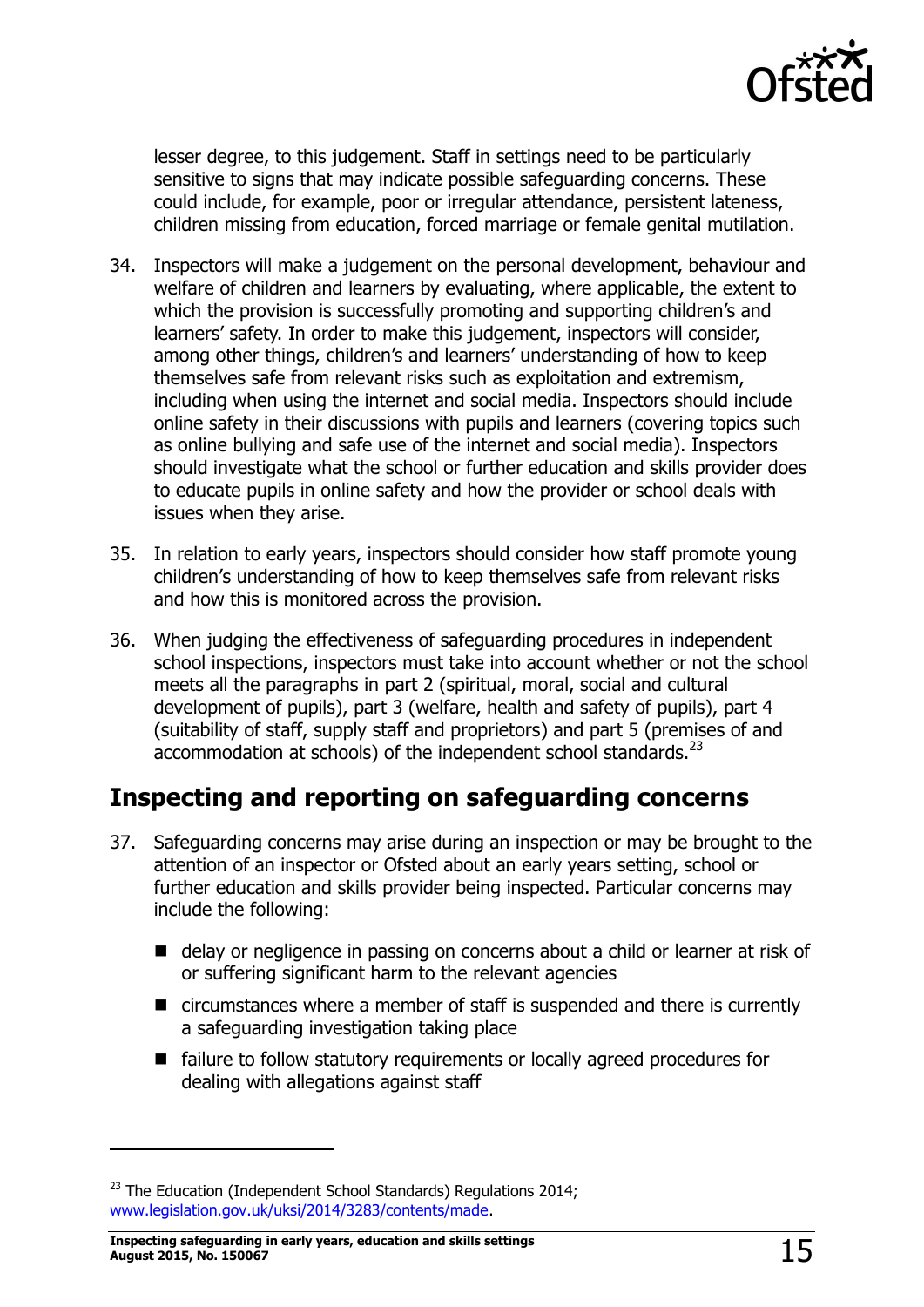

- $\blacksquare$  failure to adhere to the legal duty to refer a member of staff who has harmed, or poses a risk of harm to, a child to the DBS.
- 38. When reporting on these issues, inspectors must take care not to write anything that might lead to identification of an individual child or learner or of a member of staff who might be under investigation. Inspectors must be mindful that where a particular matter is under investigation it is not proven. It is also important that the inspection report should not contain information that might raise undue concerns among parents and the wider public that the children and learners in general are unsafe. There are instances when a member of staff may be absent because she or he has been suspended pending a safeguarding investigation. Parents or other staff may not be aware of these circumstances and are most unlikely to be aware of any detail.
- 39. If a safeguarding issue is already known by Ofsted, then the lead inspector, if unsure of what action to take, should seek guidance in advance of the inspection. Evidence should be recorded as part of the inspection planning to provide a clear audit trail.
- 40. Inspectors should ensure that they are aware of information available to the public, reported in the press or accessible on the internet, including that available on the early years setting, school or further education and skills provider's website, if available. This may contain information related to safeguarding. Inspectors should run a check on the internet as part of their pre-inspection planning to see whether there are any safeguarding issues that may need to be followed up during inspection. All evidence that relates to planning for the inspection should be recorded.
- 41. Inspectors should give careful consideration to the judgements relating to the effectiveness of safeguarding, when it is known that a member of staff has been convicted of sexual offences.

#### <span id="page-15-0"></span>**Reporting on evidence or allegations of child abuse, including serious incidents**

42. If in the course of an inspection inspectors come across evidence or allegations of child abuse, the lead inspector should report the concerns using the following wording:

> 'Concerns raised by some children or young people or vulnerable adults/a child or young person or vulnerable adult/some parents/one parent during the inspection are being examined by the appropriate bodies.'

43. It is not the job of an inspector to investigate a child protection concern or an allegation against a member of staff. Inspectors should, however, satisfy themselves that appropriate referrals have been made in response to any concerns.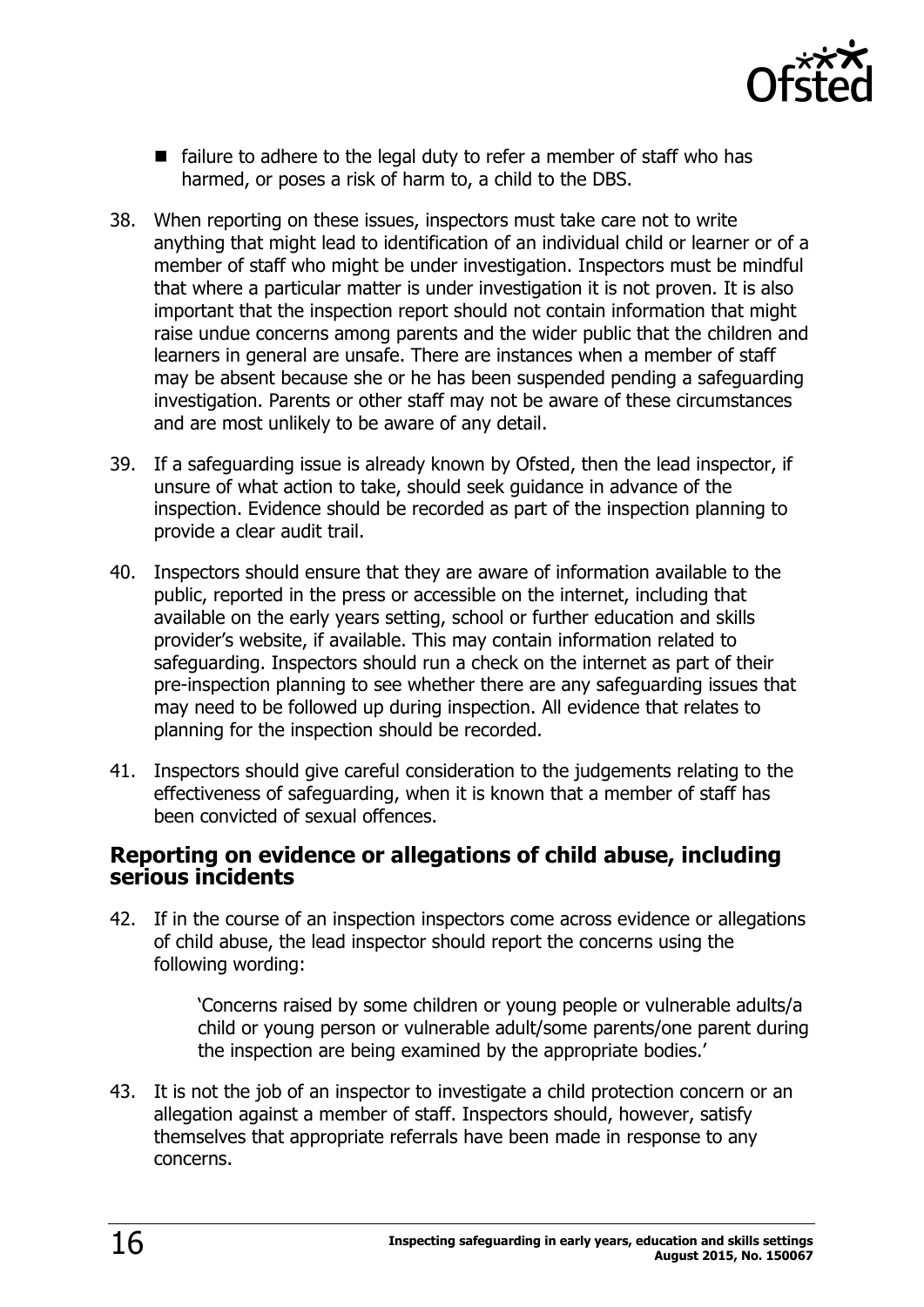

- 44. In cases where Ofsted has become aware of an investigation by another agency into a serious incident or serious allegations involving a setting or provider that Ofsted is inspecting, it may be appropriate for the inspection report to make a brief reference to the investigation. This should be done in such a way that avoids the risk of prejudicing the outcome of the investigation or identifying individuals who may be wholly innocent of the alleged wrongdoing. Any references will be confined to the most serious incidents, such as the death of a child or a serious safeguarding failure. Inspectors should avoid making any reference to a serious incident if there is any possibility that doing so would prejudice such an investigation or prejudge the outcomes or breach confidentiality or where the reference could risk identifying individuals subject to or related to the investigation. If reference is to be made, it should be clear that Ofsted is not coming to any determination on the concerns raised.
- 45. Inspectors should note that the restrictions in this guidance apply to what may be reported in the published inspection report about active, external investigations, not to what may be included as lines of enquiry in the inspection. Inspectors are required and remain free to comment on any matter they think is relevant to the quality of the care provided as long as it is based on the inspection evidence.

#### <span id="page-16-0"></span>**Sentences to include in inspection reports when an investigation is in progress**

46. Where relevant and appropriate, given the particular circumstances, the lead inspector should give careful consideration to and seek advice about the insertion of specific text in the 'Information about this setting or school' section of the report template. Before using the sentences below, inspectors must consider whether reporting on an incident might cause prejudice to an ongoing investigation or inappropriately identify an individual. If there is any doubt, inspectors must seek advice on the wording to be used.

#### **A serious case review that involves the setting**

'Inspectors were aware during this inspection that a serious incident that occurred at the setting since the previous inspection is under investigation by the appropriate authorities. While Ofsted does not have the power to investigate incidents of this kind, actions taken by the setting in response to the incident(s) were considered (where appropriate) alongside the other evidence available at the time of the inspection to inform inspectors' judgements.'

#### **An investigation into the death or serious injury of a child at the setting or while in the care of staff**

'Inspectors were aware during this inspection that a serious incident that occurred at the setting/while in the care of staff employed by the setting [for example during an educational visit  $-$  amend as appropriate] since the previous inspection is under investigation by the appropriate authorities.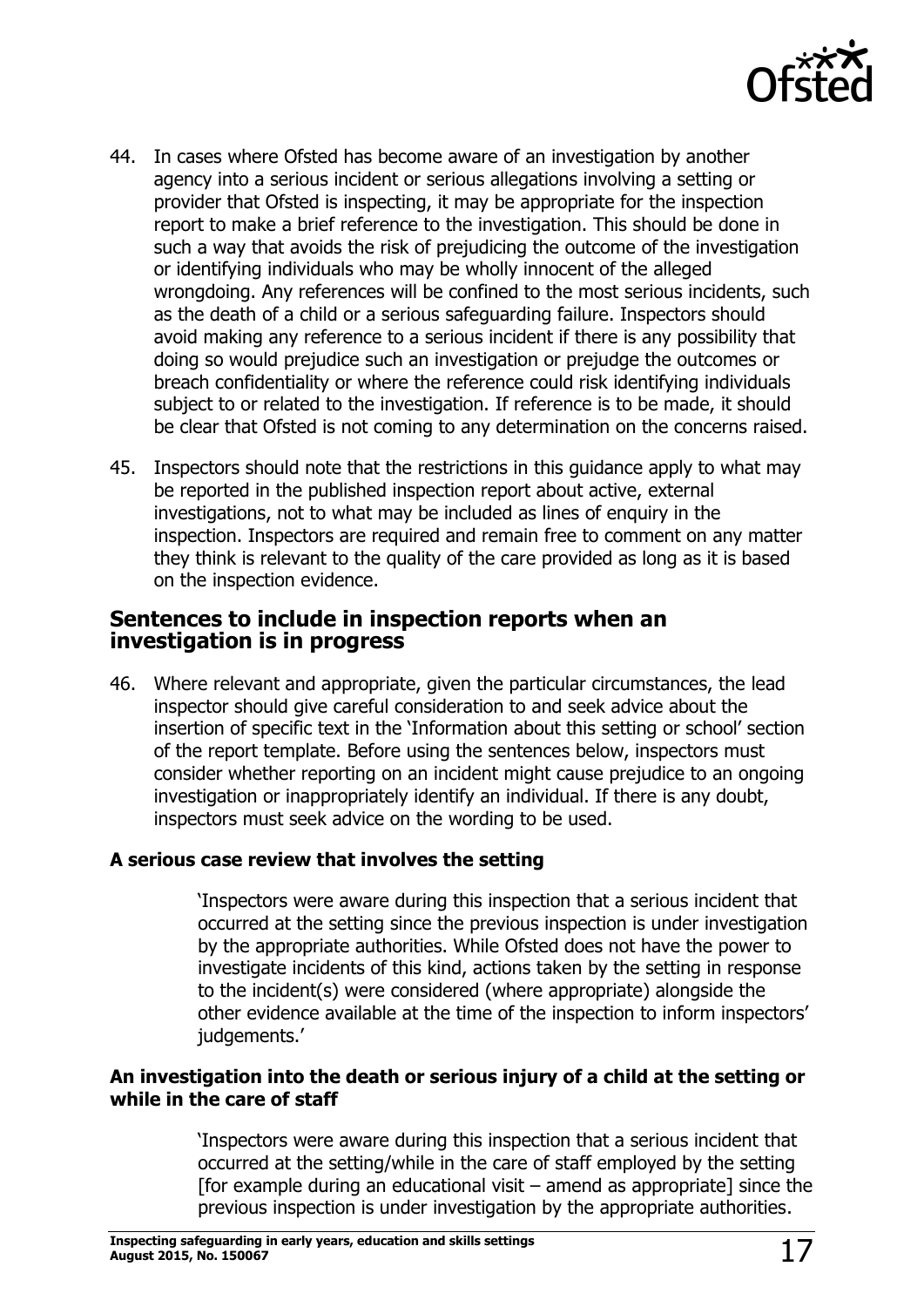

While Ofsted does not have the power to investigate incidents of this kind, actions taken by the setting in response to the incident(s) were considered (where appropriate) alongside the other evidence available at the time of the inspection to inform inspectors' judgements.'

47. In situations where the incident concerns a child or pupil, or former child or pupil, of the early years setting or school, but the incident did not take place in the setting, the following form of words could be used:

> 'Inspectors were aware during this inspection of a serious incident concerning a child or pupil/former child or pupil [delete as appropriate] that had occurred since the previous inspection. While Ofsted does not have the power to investigate incidents of this kind, actions taken by the setting in response to the incident(s) were considered (where appropriate) alongside the other evidence available at the time of the inspection to inform inspectors' judgements.'

#### **An investigation into alleged child protection failings**

'Inspectors were aware during this inspection that serious allegations of a child protection nature were being investigated by the appropriate authorities. While Ofsted does not have the power to investigate allegations of this kind, actions taken by the setting in response to the allegations(s) were considered (where appropriate) alongside the other evidence available at the time of the inspection to inform inspectors' judgements.'

#### **A police investigation into the use of restraint/restriction of liberty at the setting**

'Inspectors were aware during this inspection of a police investigation into serious allegations about restriction of liberty at the setting. While Ofsted does not have the power to investigate allegations of this kind, actions taken by the setting in response to the allegation(s) were considered (where appropriate) alongside the other evidence available at the time of the inspection to inform inspectors' judgements.'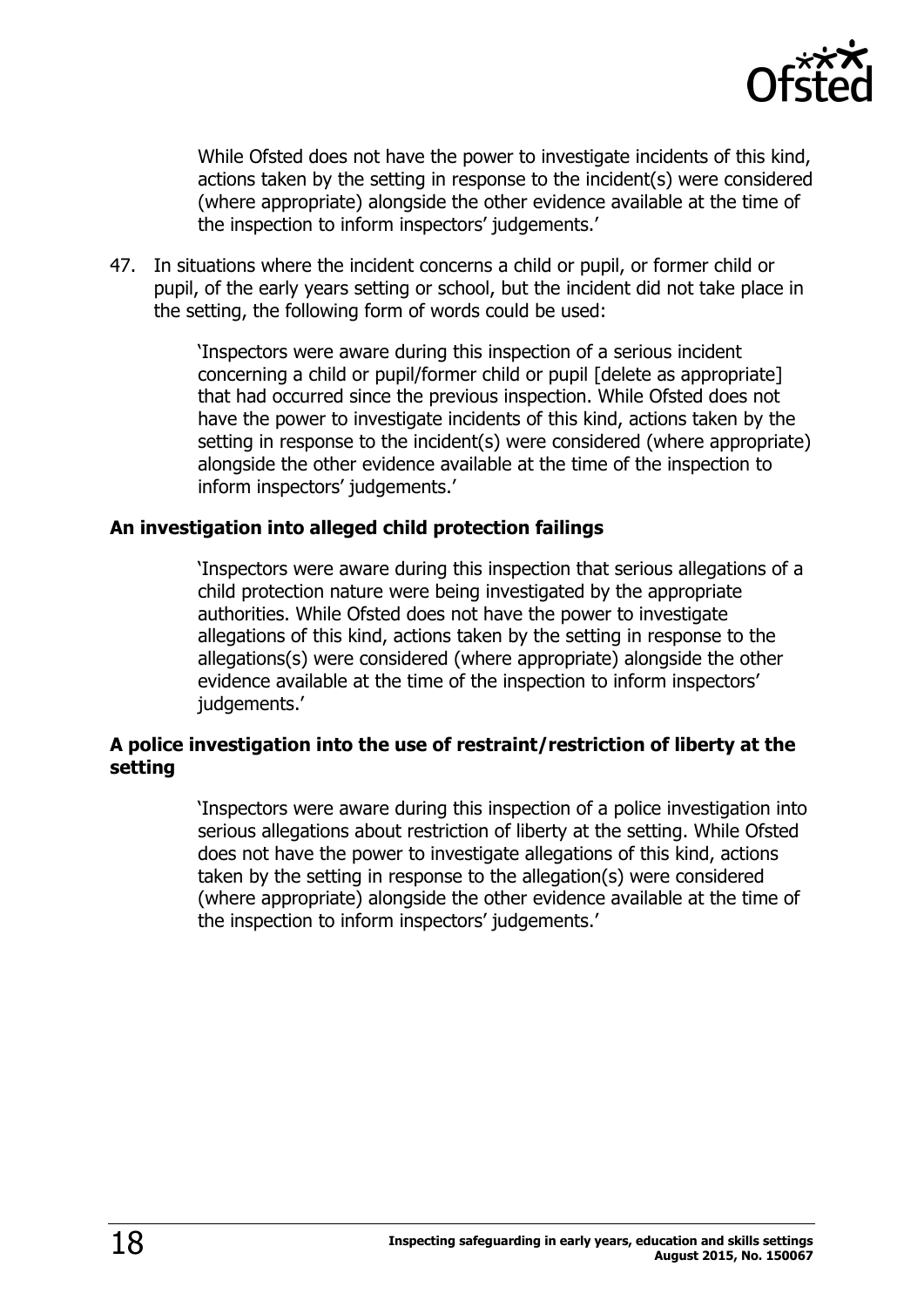

# <span id="page-18-0"></span>**Annex 1. Safeguarding requirements for leaders and managers**

Governing bodies, registered providers, proprietors and management committees must ensure that they comply with their safeguarding duties under legislation. They must ensure that the policies, procedures and training in their early years settings, schools or colleges are effective and comply with the law at all times.

The responsibilities placed on governing bodies, registered providers, proprietors and management committees include:

- their contribution to inter-agency working to support children and learners who have additional needs
- having due regard to the need to prevent people from being drawn into terrorism in accordance with the Counter-Terrorism and Security Act 2015
- carrying out reasonable checks, for example for links with extremism, on all visitors who are intending to work with children, learners and/or staff or to address assemblies
- **E** ensuring that an effective child protection policy is in place, together with a staff behaviour policy, where applicable
- appointing a designated safeguarding lead and, in schools and colleges, ensuring that they should undergo child protection training every two years
- **P** prioritising the welfare of children and learners and creating a culture where staff are confident to challenge senior leaders over any safeguarding concerns
- making sure that children and learners are taught how to keep themselves safe
- putting in place appropriate safeguarding responses to children and learners who go missing from early years and education settings, particularly on repeat occasions.

Governing bodies, registered providers, proprietors and management committees should prevent people who pose a risk of harm from working with children or learners by:

- adhering to statutory responsibilities to check staff who work with children and learners
- $\blacksquare$  taking proportionate decisions on whether to ask for checks beyond those that are required
- $\blacksquare$  ensuring that volunteers are appropriately supervised
- making sure that, in relation to maintained schools, at least one person on any appointment panel has undertaken safer recruitment training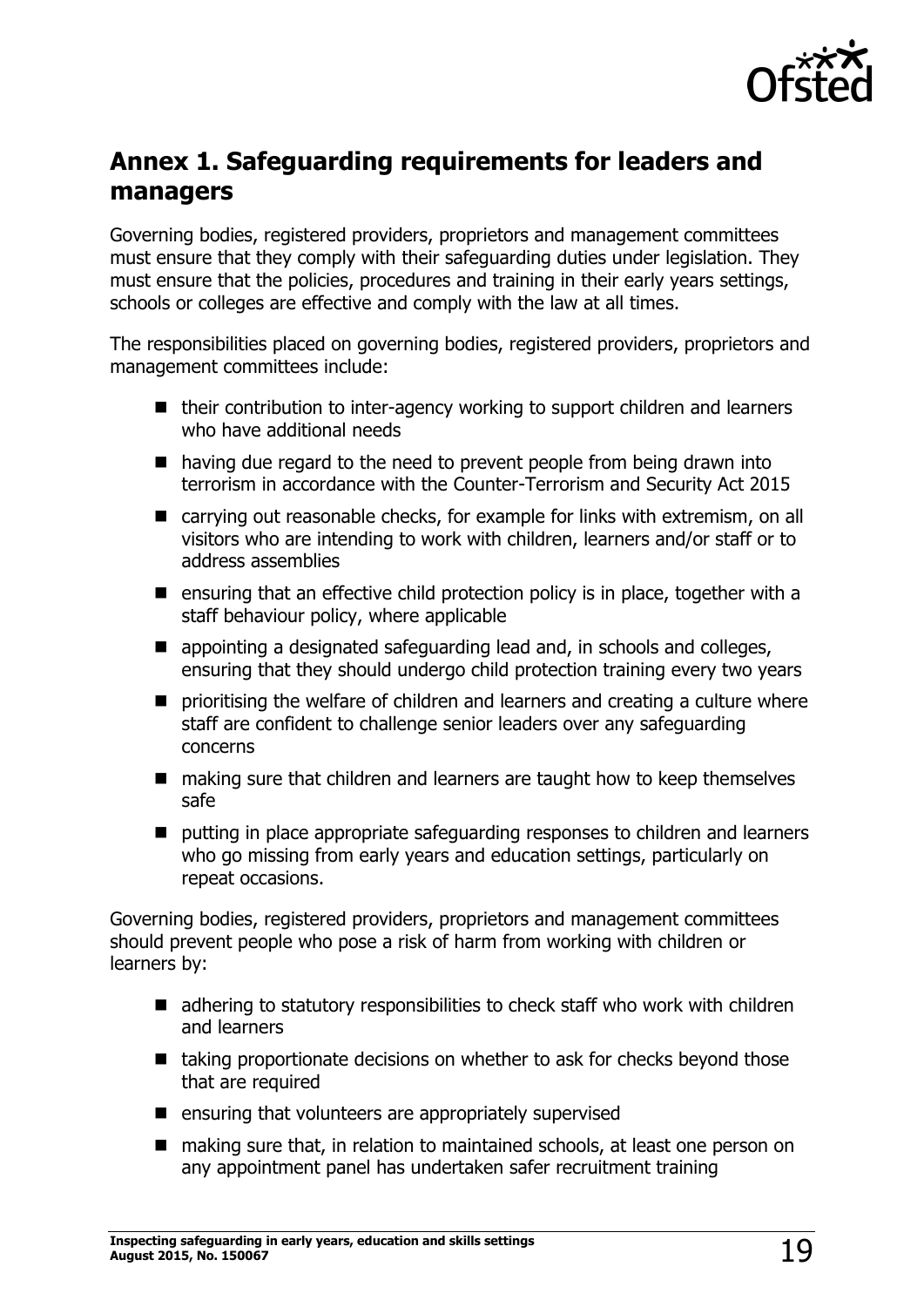

- ensuring that there are procedures in place to handle allegations against members of staff and volunteers
- making sure that there are procedures in place to handle allegations against other children or learners.

Governing bodies, registered providers, proprietors and management committees should ensure that allegations against members of staff and volunteers are referred to the local authority's designated officer(s) involved in the management and oversight of allegations against people who work with children.<sup>24</sup> There must be procedures in place to make a referral to the Disclosure and Barring Service (DBS) if a person in regulated activity has been dismissed or removed due to safeguarding concerns or would have been removed had they not resigned. This is a legal obligation and failure to do so is a criminal offence. For example, it is a criminal offence for an employer knowingly to take on an individual in a DBS-regulated activity (such as schools or childcare) who has been barred from such an activity. Governing bodies of maintained schools and proprietors of academies must appoint a designated teacher to promote the educational achievement of children who are looked after and ensure that this person has appropriate training. Governing bodies, registered providers, proprietors and management committees should ensure that staff have the skills, knowledge and understanding necessary to keep looked after children safe.

Early years providers, schools leaders and further education and skills providers should create a culture of safe recruitment that includes the adoption of recruitment procedures that help deter, reject or identify people who might abuse children and learners. Governing bodies, registered providers and proprietors must act reasonably in making decisions about the suitability of prospective employees.

It is the registered provider's, proprietor's or governing body's responsibility to ensure that safe recruitment checks are carried out in line with statutory requirements, using the DfE guidance. There is no requirement to carry out retrospective checks on current staff – the necessary checks are those that were in force at the time the appointment was made.

Schools and colleges **must** keep a single central record. The record must cover the following people:

- all staff (including supply staff) who work in the school; in colleges, this means those providing education to children and learners
- for independent schools, including academies and free schools, all members of the proprietorial body.

The record should also cover all others who work in regular contact with children in the school or college, including volunteers who have been checked.

 $24$  This person was and may still be known as the local authority designated officer (LADO).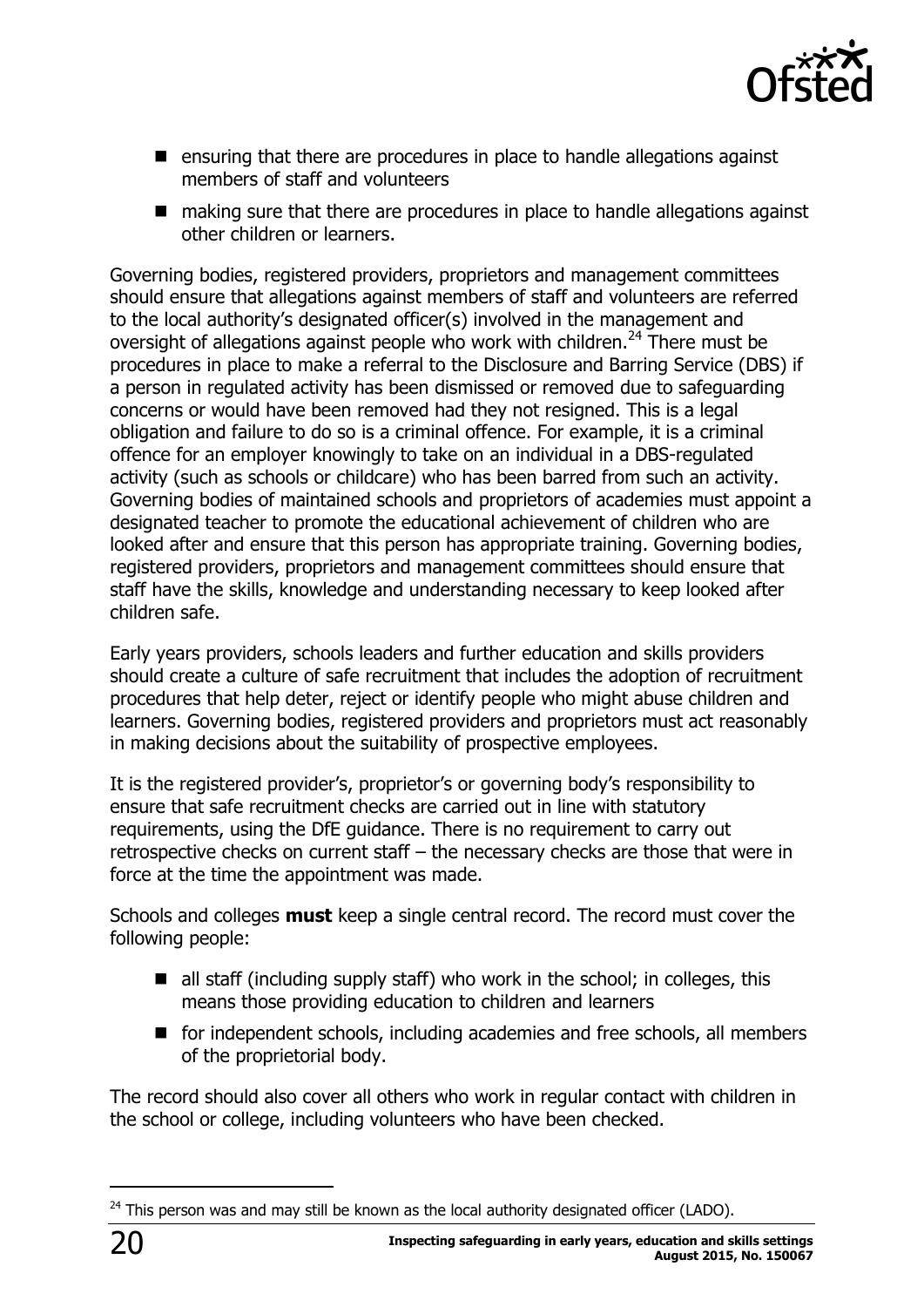

Registered early years providers must keep the required information above, as set out in the 'Statutory framework for the Early Years Foundation Stage', although they are not required to keep this information as a single central record.

It is the registered provider's or school's responsibility to ensure that all the staff they employ in specified early or later years childcare have had the appropriate checks. This includes ensuring that staff working in early and later years settings are suitable to do so. The 'Statutory framework for the Early Years Foundation Stage' sets out the disqualification requirements that early years providers must meet. School inspectors should also be aware of the statutory guidance 'Disqualification under the Childcare Act 2006' that was issued in February 2015. This statutory guidance applies to governing bodies of maintained schools, including maintained nursery schools, and proprietors of non-maintained and independent schools (including academies and management committees of pupil referral units.

Governing bodies, proprietors and management committees must ensure that they are not knowingly employing a person who is disqualified under the School Staffing (England) Regulations 2009 in connection with relevant early years provision. In gathering information to make these decisions, they must ensure that they act proportionately and minimise wherever possible the intrusion into the private lives of their staff and members of their household. Disqualification also includes relevant staff working in early or later years provision or those who are directly concerned with the management of such provision who are disqualified 'by association'. A person is automatically disqualified if they live in the same household as another person who is disqualified or in a household where a disqualified person is employed. The statutory guidance lists the categories of staff covered by the legislation.

A disqualified person may apply to Her Majesty's Chief Inspector for a waiver of disqualification for most grounds of disqualification. Ofsted has published a factsheet setting out how to make a waiver application, which is available from the Ofsted website.<sup>25</sup>

 $\overline{a}$ 

<sup>&</sup>lt;sup>25</sup> Applying to waive disqualification: early years and childcare provision, Ofsted, September 2014, [www.gov.uk/government/publications/applying-to-waive-disqualification-early-years-and-childcare](https://www.gov.uk/government/publications/applying-to-waive-disqualification-early-years-and-childcare-providers)[providers.](https://www.gov.uk/government/publications/applying-to-waive-disqualification-early-years-and-childcare-providers)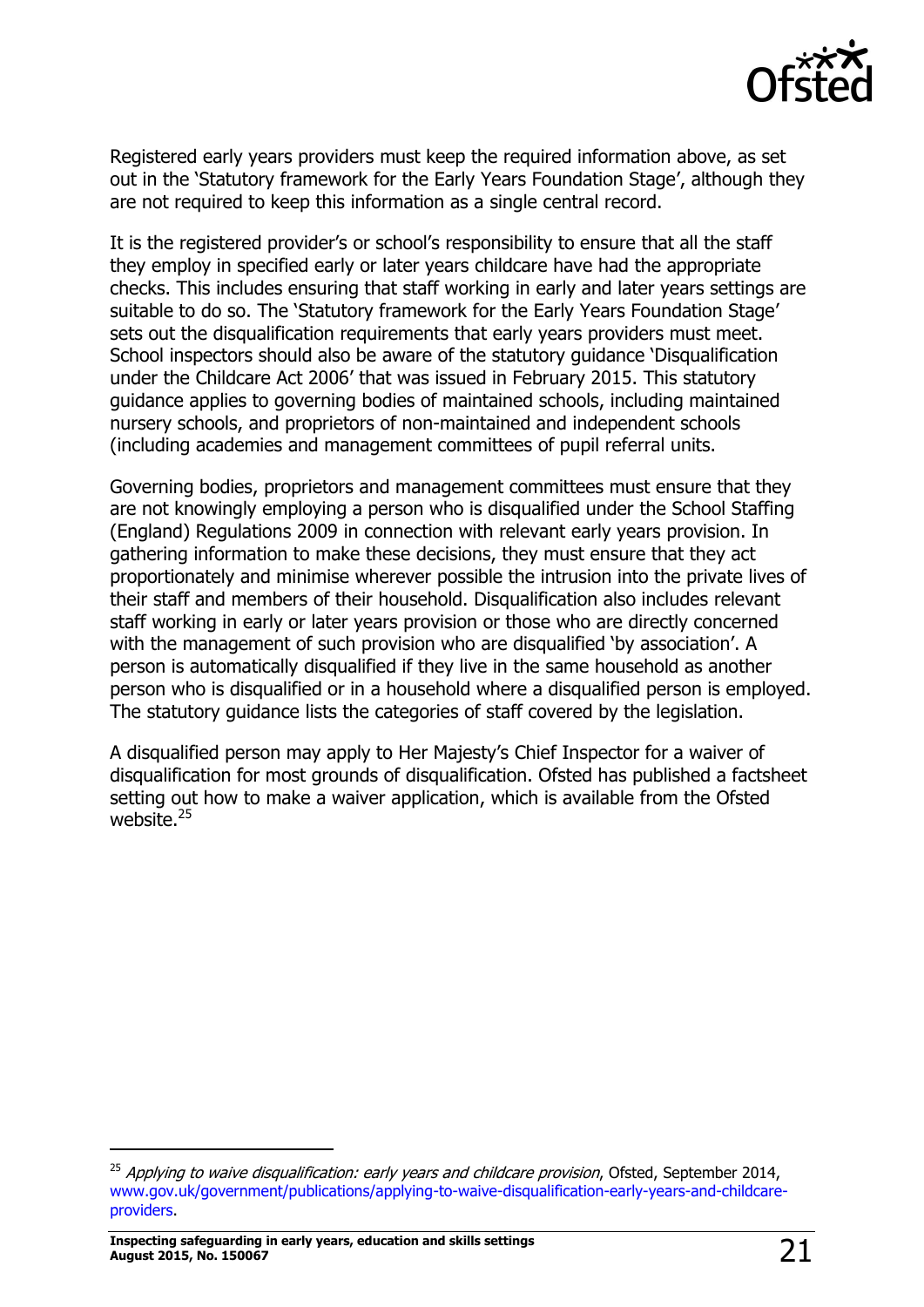

# <span id="page-21-0"></span>**Annex 2. Disclosure and Barring Service<sup>26</sup> checks, Secretary of State prohibition orders and preappointment checks**

The level of DBS check required, and whether a prohibition check is required, will depend on the role and duties of an applicant to work in an early years setting, school or college. For most appointments, an enhanced DBS check with barred list information will be appropriate as the majority of staff will be engaging in regulated activity as defined in the Safeguarding Vulnerable Groups Act 2006, schedule 4, part 1. 27

In a school or college, a supervised volunteer who regularly teaches or looks after children is not in regulated activity. The DfE has published separate statutory guidance on supervision and regulated activity that schools and colleges should have regard to when considering which checks should be undertaken on volunteers.<sup>28</sup>

When the DBS has completed its check, a DBS certificate is sent to the applicant. The applicant must show the certificate to their potential employer before they take up post or as soon as practicable afterwards. Alternatively, if the applicant has subscribed to it and gives permission, the early years setting, school or college may undertake an online update check through the DBS Update Service.

If an early years setting, school or college allows an individual to start work in regulated activity before the DBS certificate is available, it should ensure that the individual is appropriately supervised and that all other checks have been completed.

There is no requirement for a school or further education setting to obtain an enhanced DBS check or make further checks in respect of time spent living outside of the UK for an individual who, in the three months prior to their appointment, has worked in a school or further education institution in England in a post that brought them into regular contact with children or young persons.<sup>29</sup> However, an early years setting, school or college may request an enhanced DBS check with barred list information should there be concerns and bearing in mind the duty early years settings, schools and colleges are under not to allow a barred person to work in regulated activity.

Prohibition orders prevent a person from carrying out teaching work in schools, sixth form colleges, 16 to 19 academies, relevant youth accommodation and children's homes in England. A person who is prohibited from teaching must not be appointed to work as a teacher in such a setting.

[www.gov.uk/government/organisations/disclosure-and-barring-service.](http://www.gov.uk/government/organisations/disclosure-and-barring-service)

-

 $26$  For more information see the DBS website:

<sup>27</sup> [www.legislation.gov.uk/ukpga/2006/47/schedule/4.](http://www.legislation.gov.uk/ukpga/2006/47/schedule/4)

<sup>&</sup>lt;sup>28</sup> See Annex D of Keeping children safe in education; [www.gov.uk/government/publications/keeping](http://www.gov.uk/government/publications/keeping-children-safe-in-education--2)[children-safe-in-education--2.](http://www.gov.uk/government/publications/keeping-children-safe-in-education--2)

 $29$  Please note that extended sickness/maternity leave does not constitute a break of service.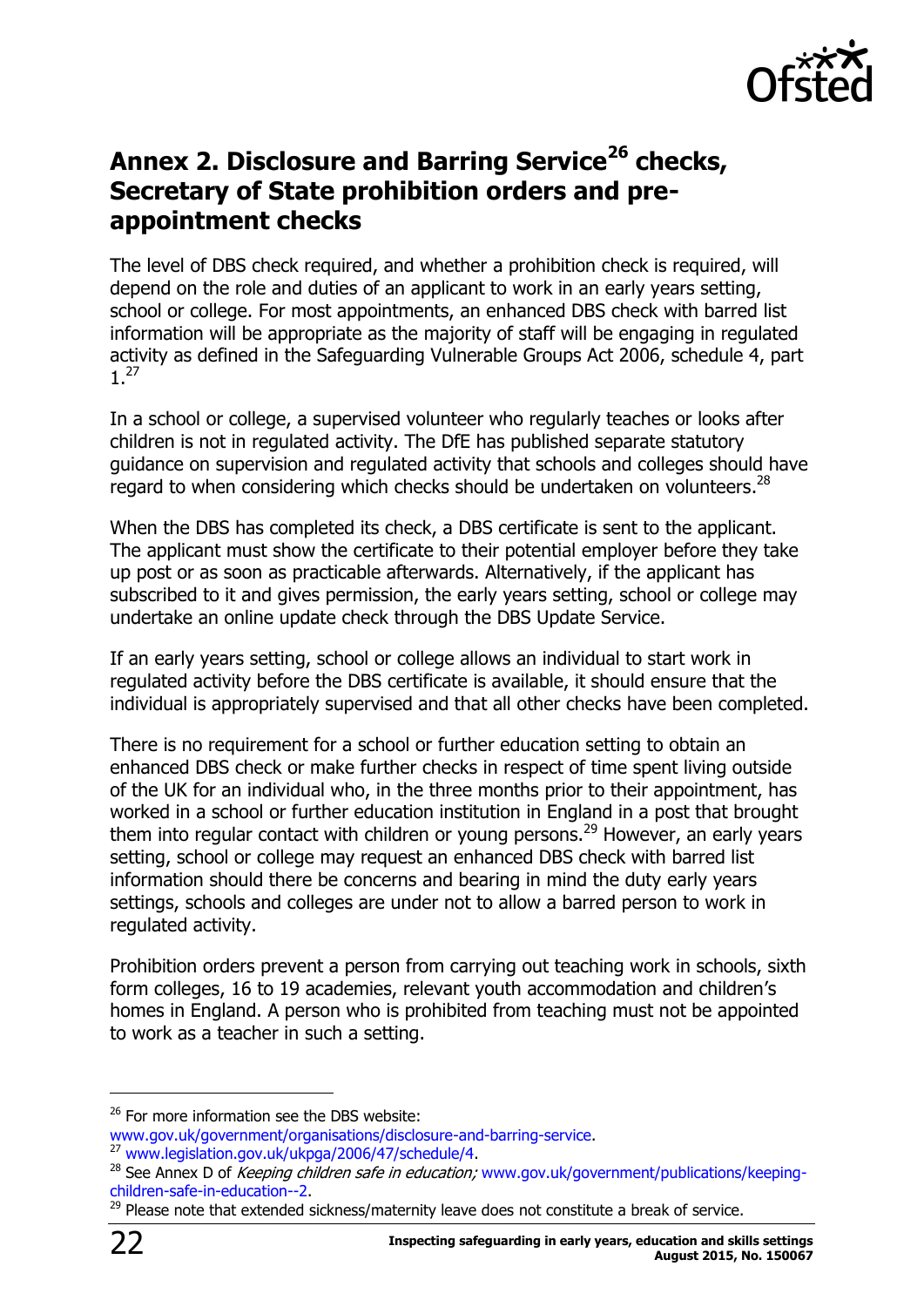

An offer of appointment to a successful candidate, including one who has lived or worked abroad, must be conditional on satisfactory completion of pre-employment checks. More information about how to conduct these checks is in the DfE guidance.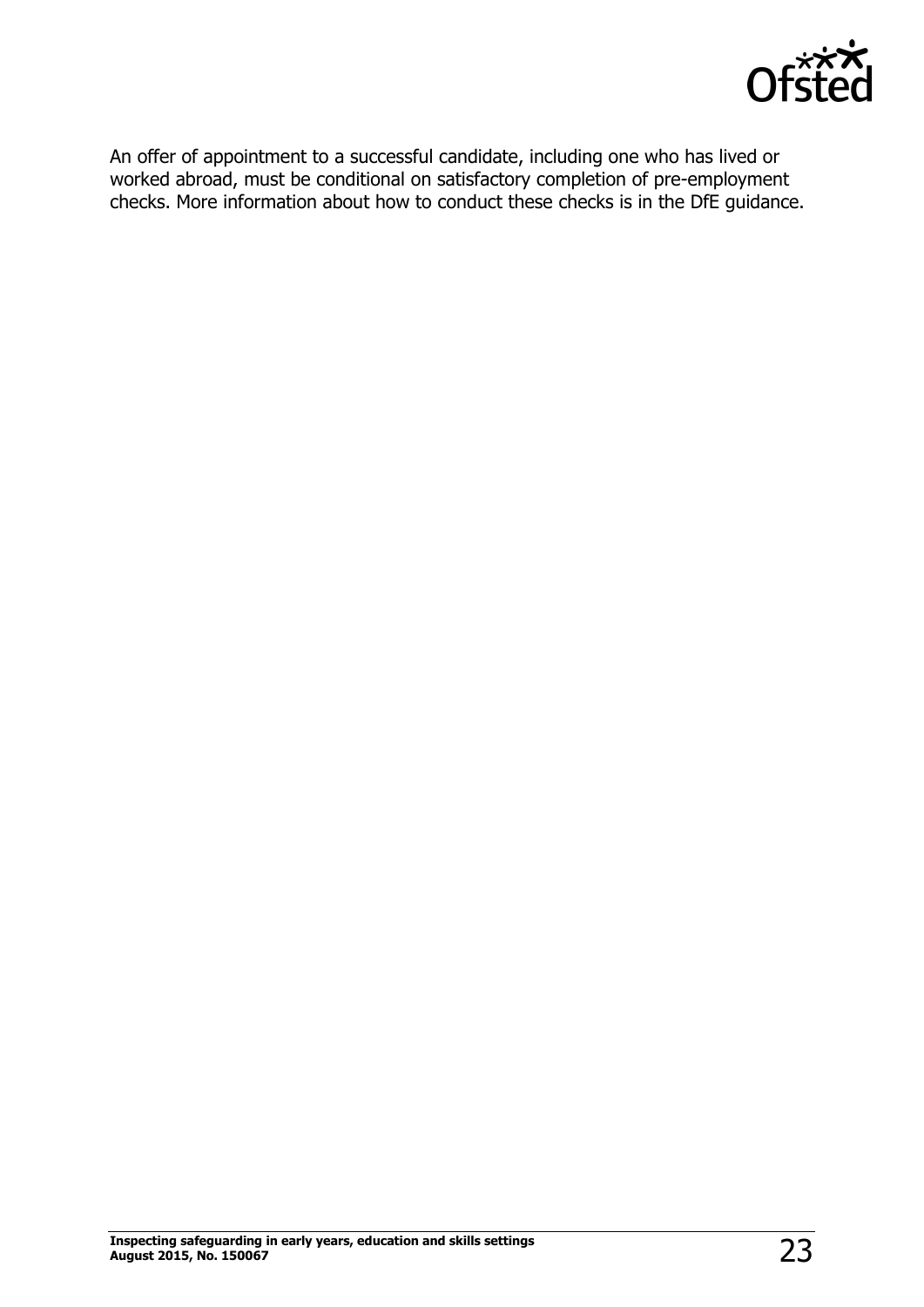

# <span id="page-23-0"></span>**Annex 3. The single central record**

Generally, the information to be recorded by schools or other providers on individuals is whether or not the following checks have been carried out or certificates obtained and the date on which the checks were completed:

- $\blacksquare$  an identity check
- a barred list check
- an enhanced DBS check/certificate
- a prohibition from teaching check
- further checks on people living or working outside the UK
- a check of professional qualifications
- $\blacksquare$  a check to establish the person's right to work in the UK.

For supply staff, schools and other providers should also include whether written confirmation has been received that the employment business supplying the member of supply staff has carried out the relevant checks and obtained the appropriate certificates, whether any enhanced DBS check certificate has been provided in respect of the member of supply staff and the date that confirmation was received. $30$ 

Details of the records that must be kept are contained in:

- for maintained schools: Regulations  $12(7)$  and  $24(7)$  and Schedule 2 to the School Staffing (England) Regulations 2009 and the School Staffing (England) Amendment Regulations 2013 (applied to pupil referral units through the Education (Pupil Referral Units) (Application of Enactments) (England) Regulations 2007)
- for independent schools (including academies and free schools): Part 4 of the Schedule to the Education (Independent School Standards) Regulations 2014 applies
- for colleges: Regulations 20–25 and the Schedule to the Further Education (Providers of Education) (England) Regulations  $2006^{31}$  apply
- for non-maintained special schools: Regulation 3 and Paragraph 6 of Part 1 and Paragraph 16 of Part 2 of the Schedule to the Education (Non-Maintained Special Schools) (England) Regulations 2011 apply.

If a school or college has concerns about an existing staff member's suitability to work with children or learners, it should carry out all relevant checks as if the person were a new member of staff. Similarly, if a person working at the school or college moves from a post that was not regulated activity into work that is regulated activity,

 $\overline{a}$ 

<sup>&</sup>lt;sup>30</sup> Independent schools and non-maintained special schools should also include the date on which any certificate was obtained.

 $31$  16 to 19 academies and free schools are covered through their funding agreements.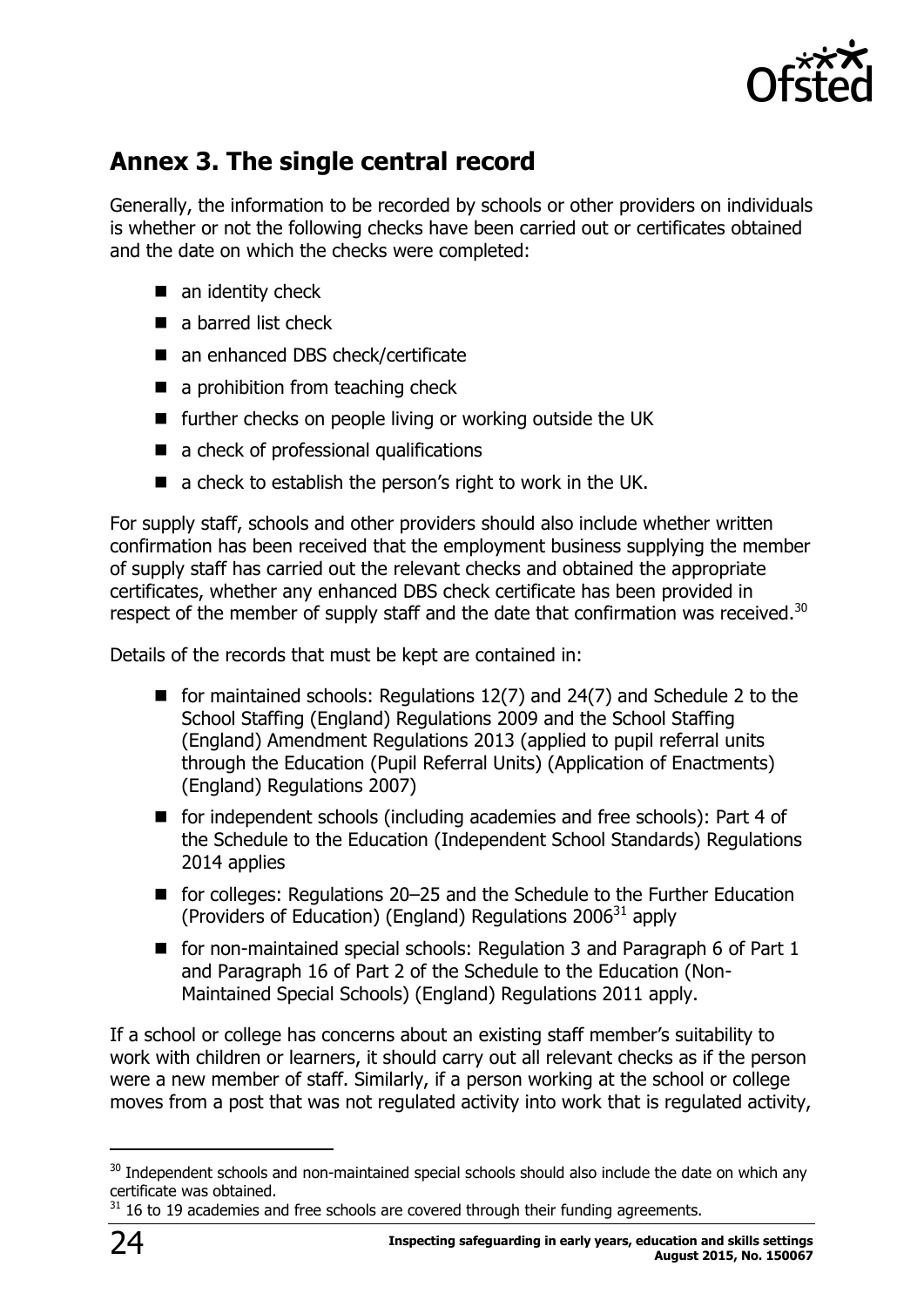

the relevant checks for the regulated activity must be carried out. Apart from these circumstances, in respect of existing staff the school or college is not required to request a DBS check or barred list check. The only requirement for those appointed before March 2002 is that they must have been List 99 checked. DBS checks became mandatory for the entire maintained schools' workforce from 12 May 2006 (September 2003 for independent schools, including academies).

While registered early years providers are not required to keep a single central record, they are still required to obtain the relevant information to confirm suitability of those caring for children. The requirements are set out in the 'Statutory framework for the Early Years Foundation Stage' and are referenced earlier in this document.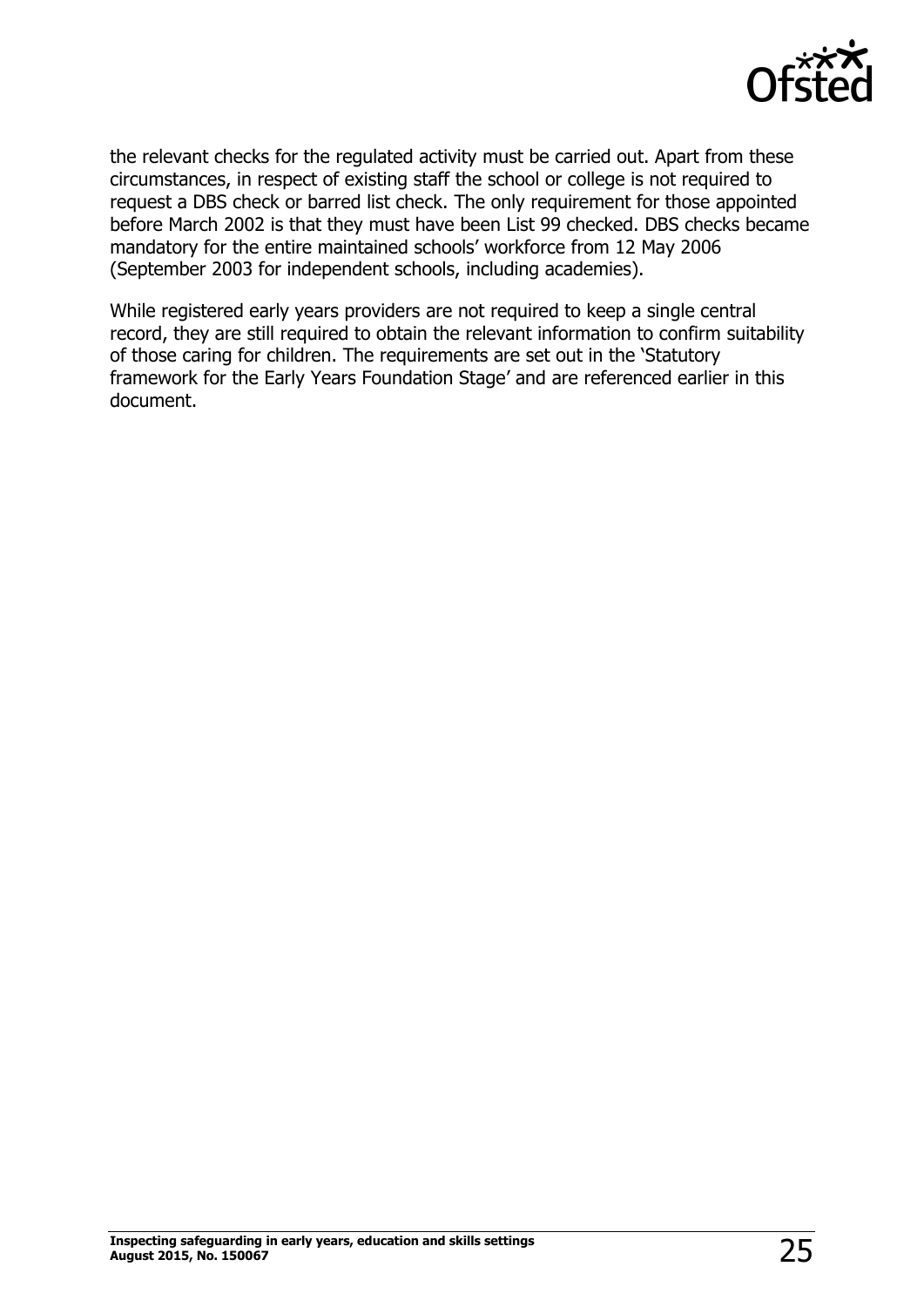

### <span id="page-25-0"></span>**Annex 4. Safeguarding requirements in further education and skills providers that are not colleges**

The following extracts from 'Working together to safeguard children' apply to voluntary organisations and private sector providers in the further education sector.

> 'Voluntary organisations and private sector providers play an important role in delivering services to children. They should have the arrangements described in paragraph 4 of this chapter in place in the same way as organisations in the public sector, and need to work effectively with the LSCB [Local Safeguarding Children Board].<sup>32</sup>

Chapter 2, paragraph 4 of 'Working together to safeguard children' states that:

'These organisations should have in place arrangements that reflect the importance of safeguarding and promoting the welfare of children, including:

- $\blacksquare$  a clear line of accountability for the commissioning and/or provision of services designed to safeguard and promote the welfare of children
- a senior board level lead to take leadership responsibility for the organisation's safeguarding arrangements
- a culture of listening to children and taking account of their wishes and feelings, both in individual decisions and the development of services
- clear whistleblowing procedures, which reflect the principles in Sir Robert Francis's Freedom to Speak Up review and are suitably referenced in staff training and codes of conduct, and a culture that enables issues about safeguarding and promoting the welfare of children to be addressed
- arrangements which set out clearly the processes for sharing information, with other professionals and with the Local Safeguarding Children Board (LSCB)
- a designated professional lead (or, for health provider organisations, named professionals) for safeguarding. Their role is to support other professionals in their agencies to recognise the needs of children, including possible abuse or neglect. Designated professional roles should always be explicitly defined in job descriptions. Professionals should be given sufficient time, funding, training, supervision and support to fulfil their child welfare and safeguarding responsibilities effectively
- safe recruitment practices for individuals whom the organisation will permit to work regularly with children, including policies on when to obtain a criminal record check

<sup>&</sup>lt;sup>32</sup> Working together to safeguard children, Chapter 2, paragraph 43.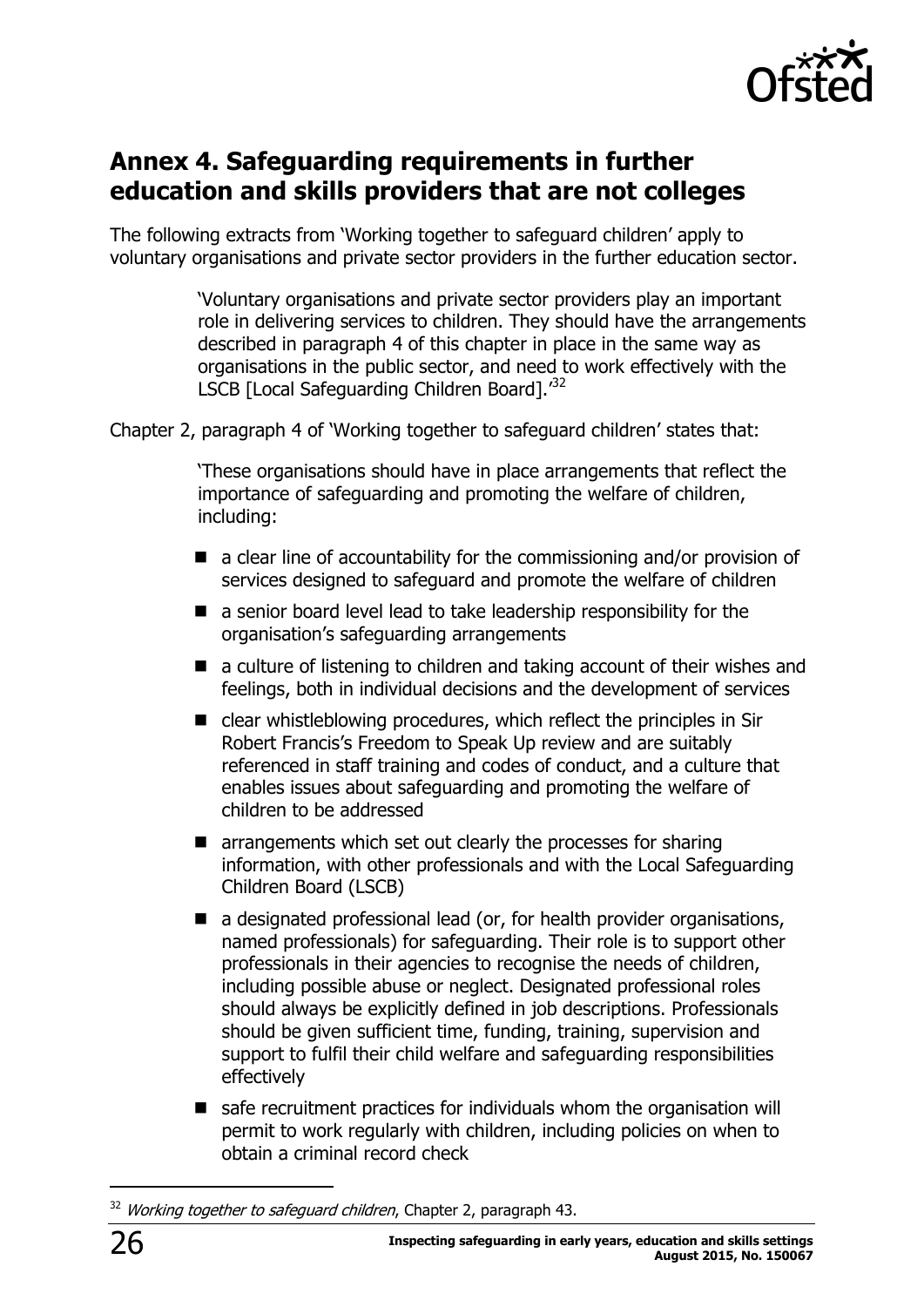

- **E** appropriate supervision and support for staff, including undertaking safeguarding training:
	- $-$  employers are responsible for ensuring that their staff are competent to carry out their responsibilities for safeguarding and promoting the welfare of children and creating an environment where staff feel able to raise concerns and feel supported in their safeguarding role
	- staff should be given a mandatory induction, which includes familiarisation with child protection responsibilities and procedures to be followed if anyone has any concerns about a child's safety or welfare
	- all professionals should have regular reviews of their own practice to ensure they improve over time
- clear policies in line with those from the LSCB for dealing with allegations against people who work with children. An allegation may relate to a person who works with children who has:
	- behaved in a way that has harmed a child, or may have harmed a child
	- possibly committed a criminal offence against or related to a child; or behaved towards a child or children in a way that indicates they may pose a risk of harm to children.'

In addition:

'Arrangements should be put in place to ensure that any allegations about those who work with children are passed to the local authority designated officer, or team of officers, without delay.'

Providers with funding contracts or direct grants from the Education Funding Agency and/or the Skills Funding Agency for the provision of education and/or training have a range of contractual obligations and funding conditions with respect to the safeguarding and protection of learners.

Some providers only train their own employees. Employers are not required to undertake DBS checks on staff who are supervising employed trainees under the age of 18. However, if any staff are employed principally to carry out teaching, training, assessing, mentoring or coaching of learners under 16 years old on a frequent or intensive basis, they are engaged in regulated activity and the employer should undertake a DBS check on those staff.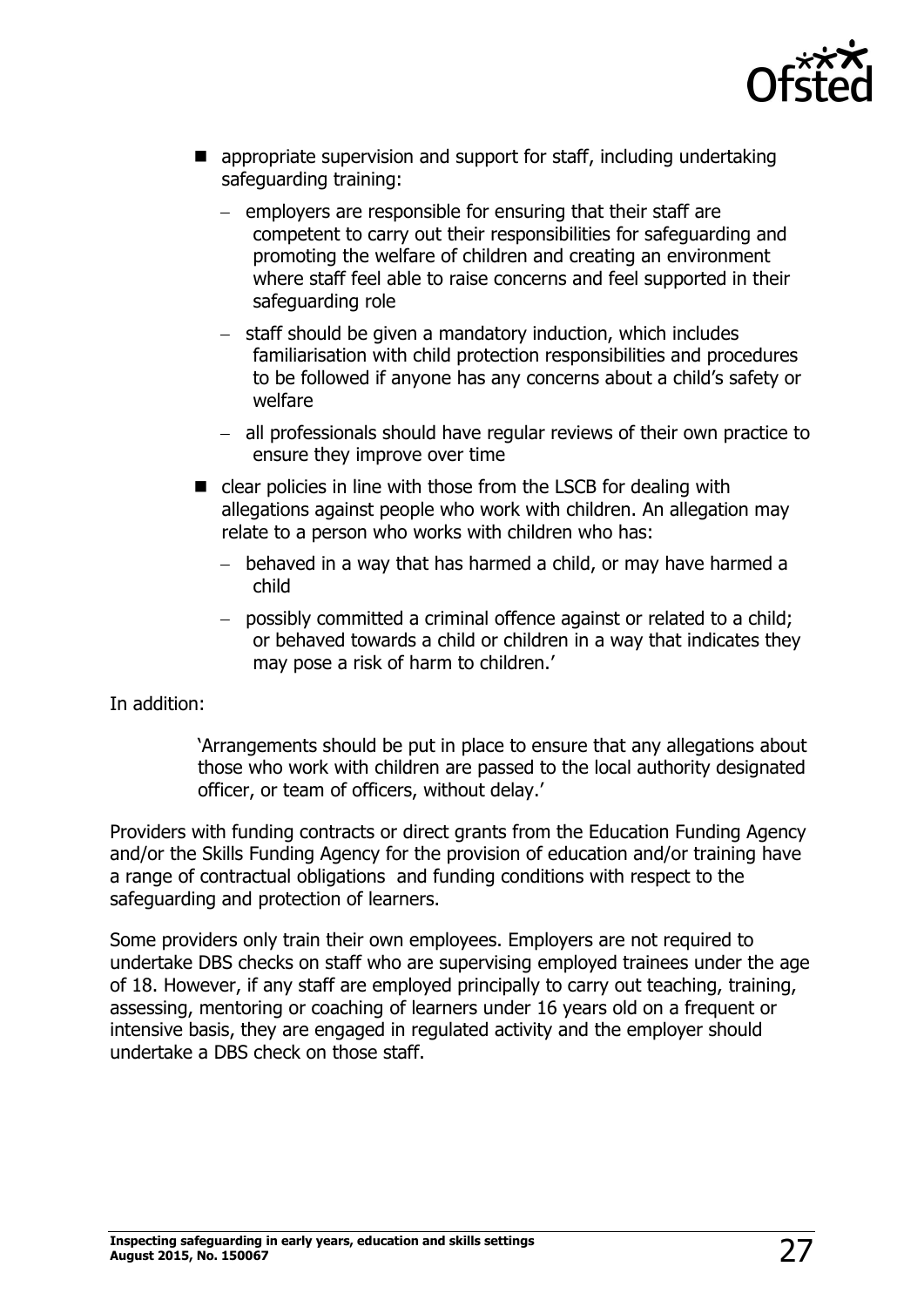

# <span id="page-27-0"></span>**Annex 5. Inspection and health and safety, particularly in further education and skills providers**

Ofsted often receives questions about inspectors' approach to inspecting health and safety. Providers want to find out whether Ofsted expects to see rigorous health and safety checks on inspection; the extent to which inspectors check health and safety documentation for learners on work placements; and whether Ofsted conducts a health and safety audit.

Ofsted is not a health and safety authority and it is not responsible for auditing health and safety standards within the learning environment. However, inspectors have a duty to take prompt and proportionate action and to report significant health and safety risks affecting learners that are identified during the course of an inspection.

Inspection visits to vocational workshops or learners' workplaces are primarily to observe a teaching or training session or an assessment and to evaluate learners' standards of work. However, during the course of an inspection, inspectors may also identify good or poor health and safety practices as they affect learners and their areas of work. For example, inspectors will check whether the correct personal protective equipment is being worn on a construction site or whether learners are using correct procedures for storing knives in a catering kitchen.

Subject specialist inspectors should have a working knowledge of the relevant guidance from the Health and Safety Executive. However, inspectors are not health and safety experts and cannot be expected to have the detailed knowledge that appropriately qualified specialists in this field possess.

Any learning environment or work placement must be fit for purpose and properly planned and evaluated to ensure that it meets appropriate standards and learners' needs. Nevertheless, inspections should not be regarded as health and safety audits, although inspectors will adopt a proportionate approach to checking that the employer has appropriate health and safety systems in place and will identify significant health and safety issues affecting learners where they arise.

#### **The responsibilities of the provider and the employer with respect to health and safety in the context of work experience**<sup>33</sup>

Inspectors will have regard to new guidance from the Health and Safety Executive about the relative responsibilities of the training provider and the employer, which emphasises the following:

 $\blacksquare$  the employer has primary responsibility for the health and safety of the learner and should be managing any risks

<sup>&</sup>lt;sup>33</sup> The Health and Safety Executive guidance is available at [www.hse.gov.uk/youngpeople/workexperience/index.htm.](http://www.hse.gov.uk/youngpeople/workexperience/index.htm)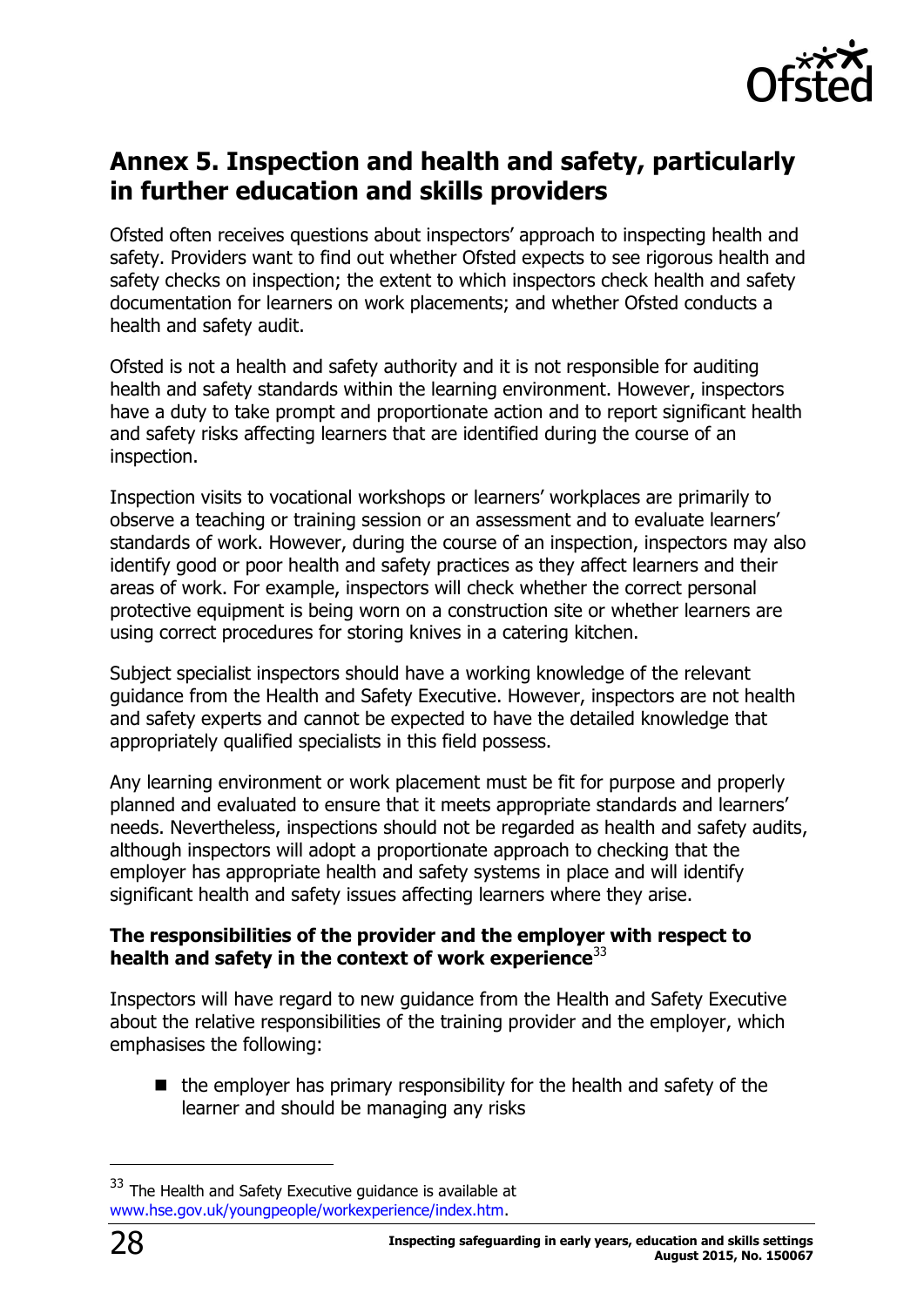

- the training provider should take reasonable steps to satisfy itself that the employer is managing the risks
- $\blacksquare$  the training provider should keep checks in proportion to the level of risk, which will vary in relation to the type of working environment involved
- the provider should avoid seeking paperwork for assurance purposes, using an exchange of emails or correspondence to provide an audit trail if this is needed.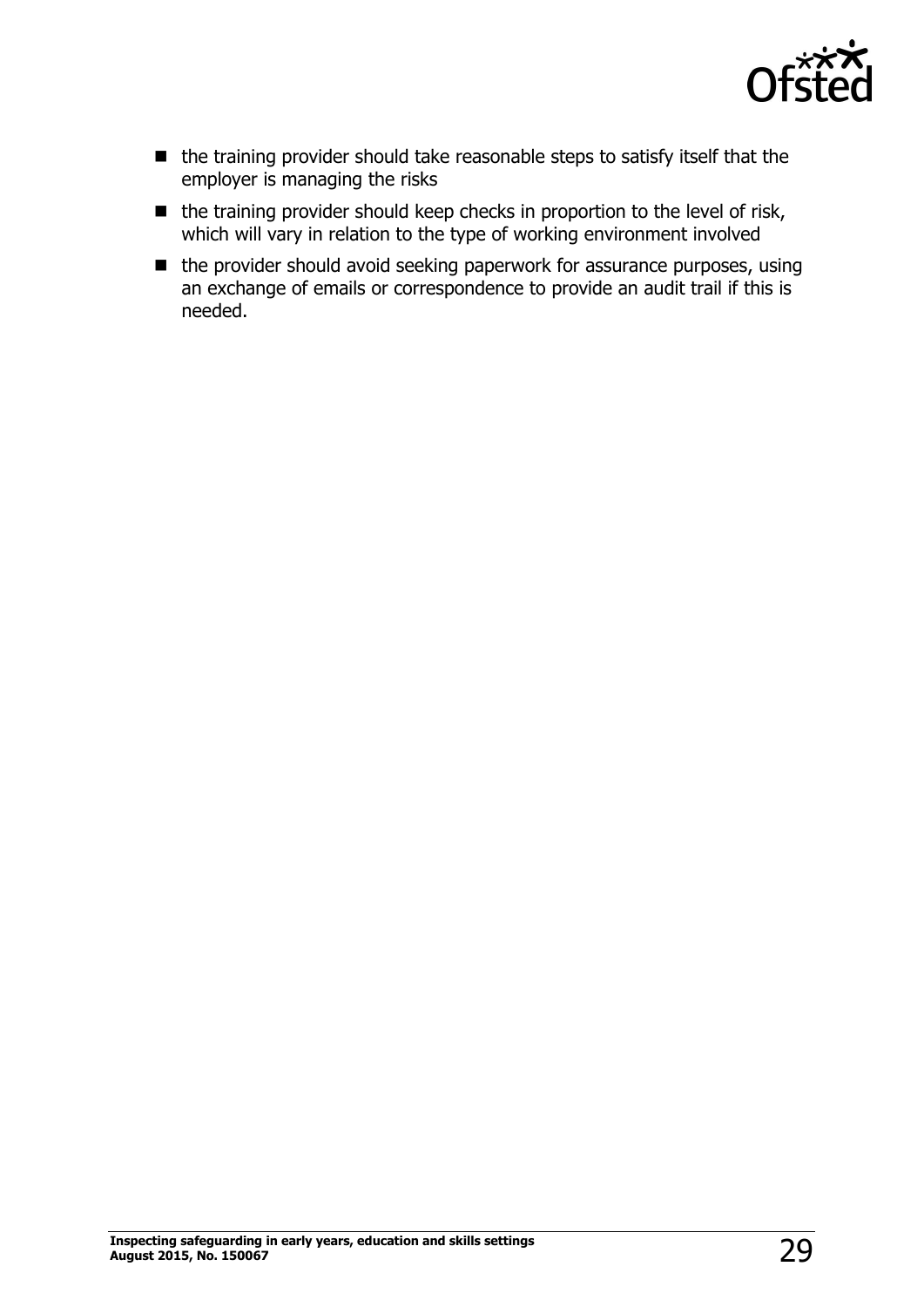

### <span id="page-29-0"></span>**Annex 6. Assessment of risk in settings that children attend because individuals reside on the premises or have access to children and young people**

This annex sets out details of how Ofsted inspectors check that early years providers ensure that any risks arising from individuals, other than staff or users, living on or accessing the premises (both those employed by the setting and those who do not work for the organisation), are determined, assessed and acted on.<sup>34</sup>

During an inspection or registration visit, inspectors must explore whether anyone lives on the setting premises<sup>35</sup> or whether anyone other than staff and users of the service has access to the premises. This requirement applies to the inspection of any setting that children attend and/or where they are resident.

Inspectors need to be vigilant when assessing how the provider mitigates all risks, including those arising from any individuals living on the premises. They must avoid making assumptions about who has access to the premises. Inspectors must not allow more immediate concerns to overshadow their assessment of arrangements where an individual, not employed by the provider, lives on or has access to the premises; this is a key safeguarding issue. Access to the premises by other individuals must be assessed even where there may appear to be less risk. For example, because the fact that those who have access are council staff does not, in itself, mitigate possible risk to children and young people. The assessment of access needs to take account of the age and vulnerability of the children or young people who attend, or who are resident at, the premises.

Where individuals other than members of staff reside on or in the vicinity of the premises, the provider must demonstrate that they have fully assessed any risks they may pose to children. In the case of a regulated setting, this is a regulatory requirement.<sup>36</sup> Inspectors should always establish whether residential accommodation exists in, or in close proximity to, the premises irrespective of whether anyone is actually living in that accommodation at the time of the inspection (or registration visit). Inspectors should also establish who makes the decision about letting the accommodation (be that for rent or not) and what vetting of prospective tenants is undertaken before arranging any letting.

Inspectors should take account of the availability of access to the premises through any linked residential accommodation. If, for example, the residential area where the individual or individuals live constitutes a fire escape route (which would be

 $\overline{a}$ 

<sup>&</sup>lt;sup>34</sup> In the case of childminders who operate on domestic premises, household members who live in and have access to the premises (but do not work for the organisation) are routinely checked by Ofsted.  $35$  For the purposes of this guidance, 'premises' is not restricted to the definition as set out in

regulation (i.e. only those areas where the early years' service is provided); rather, it includes accommodation within the same main building, a completely self-contained apartment, with a separate entrance, that is part of that building or a residence in the grounds.

 $36$  In an early years setting, this is a requirement where it pertains to the regulatory definition of 'the premises' (only those areas where the early years service is provided).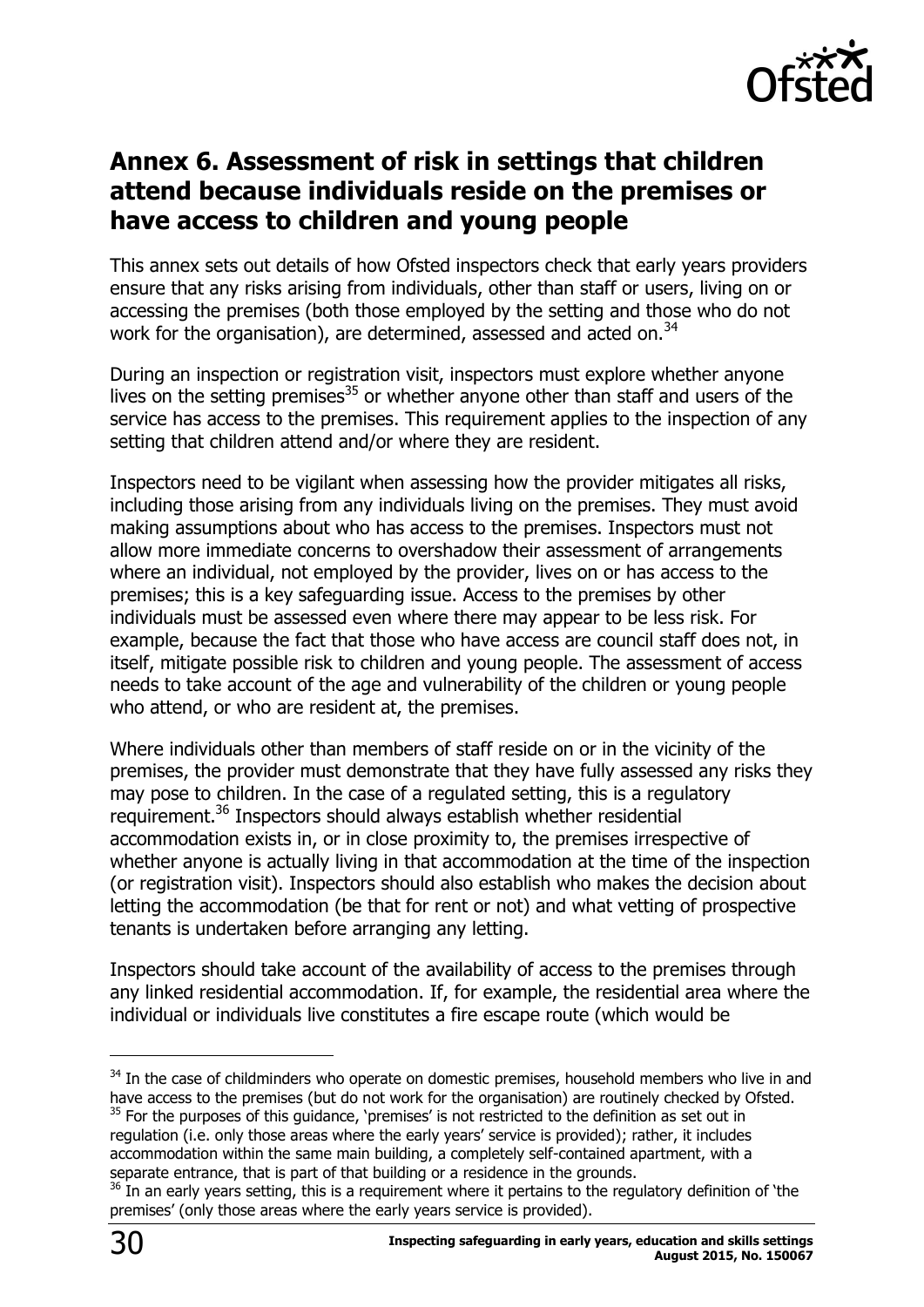

unacceptable in settings where children reside), inspectors should take account of whether access into the setting is also possible by the individual living there and whether children could gain access to the accommodation other than in the case of fire.

In evaluating the risks posed because of close residential accommodation for third parties, the inspector should take account of the provider's track record in responding appropriately to previous actions/requirements or recommendations. Where actions/requirements or recommendations have been made previously, these must be followed up.

Where residential premises are occupied by an individual who is not directly connected with the provision, inspectors should take account of:

- $\blacksquare$  the views of children and, where appropriate, young people, parents and carers
- $\blacksquare$  the behaviour of that individual and any impact that their presence in the vicinity has on the experiences and safety of children and young people.

Inspectors should test how well staff would deal with a safeguarding concern relating to a third party resident should it arise and how they monitor the situation and implement safeguarding procedures.

If an inspector is concerned about the arrangements in a provision or setting and is unclear what to do, they should consult a more senior officer within Ofsted or the right remit duty desk.

All aspects of the assessment of risk posed by any individual living on the premises or having access to children and young people must be fully recorded on the main remit electronic recording system (RSA, PIP, OfficeBase, etc.). Where actions need to be taken, this should be in line with the 'Early childhood compliance handbook<sup>37</sup> in regulated settings and for non-regulated settings in line with Ofsted's safeguarding policy and guidance. Recording must be sufficiently robust to form an audit trail for scrutiny later. The records should show clearly the discussion with the provider about how the risks of either current or future residents were or will be conducted, but such records should not name any individual.

In summary, inspectors should:

j

- $\blacksquare$  ensure that a thorough review of the premises is conducted at the inspection or registration visit and that the evidence of the review is clearly recorded; particular attention should be paid to:
	- $-$  the layout and location of the premises

**Inspecting safeguarding in early years, education and skills settings August 2015, No. 150067** 31

<sup>&</sup>lt;sup>37</sup> Early years compliance handbook, Ofsted, August 2015; [www.gov.uk/government/publications/compliance-investigation-and-enforcement-handbook-childcare.](http://www.gov.uk/government/publications/compliance-investigation-and-enforcement-handbook-childcare)